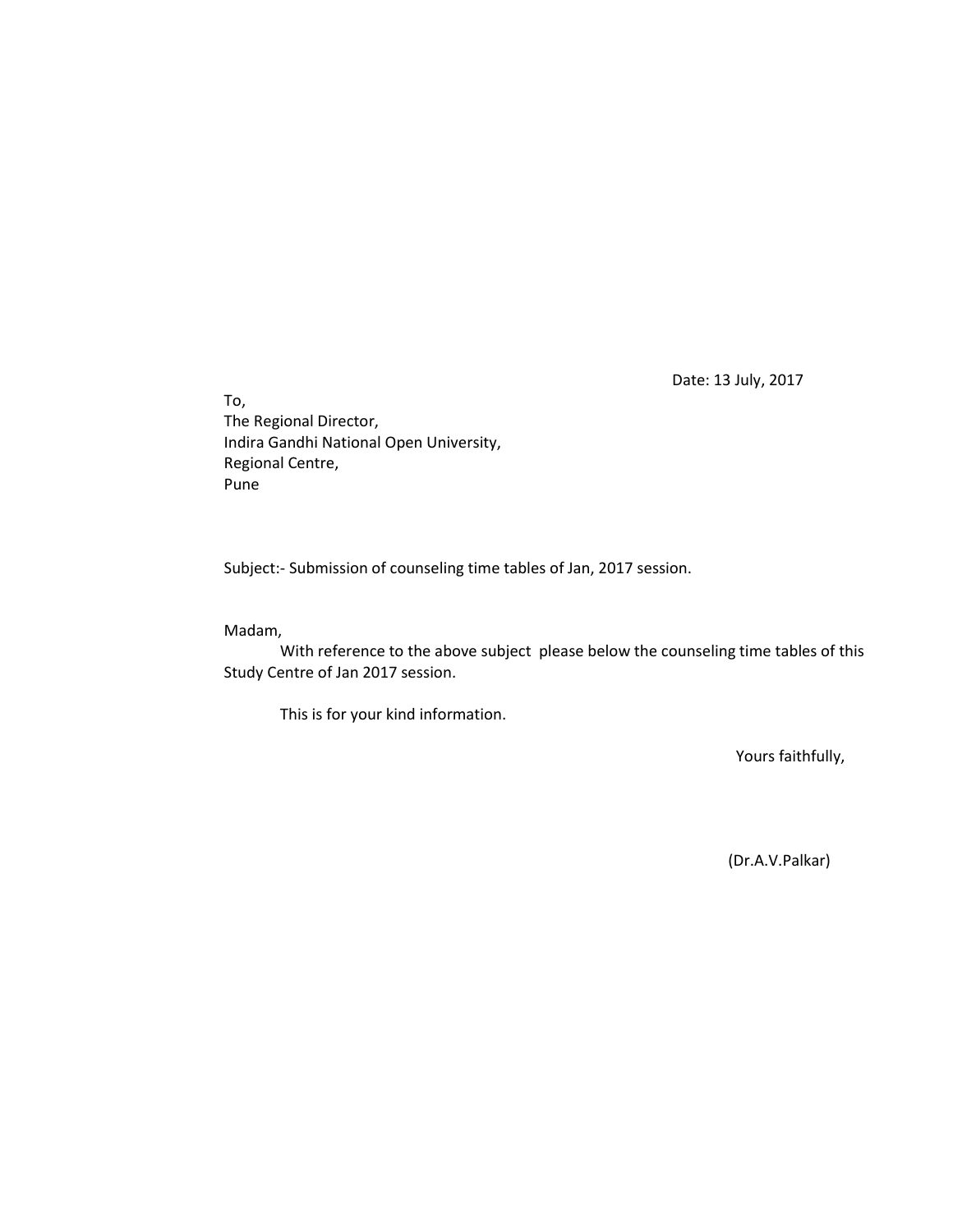# INDEX

# Indira Gandhi National Open University, Regional Centre, Pune Programmewise strength- Jan. 2017 session

| Sr.No. | Programme              | N0.of Learners |
|--------|------------------------|----------------|
| 1.     | B.A.I                  | 02             |
| 2.     | <b>B.A.II</b>          | 02             |
| 3.     | <b>B.A.III</b>         | 01             |
| 4.     | B.Sc.I                 | 90             |
| 5.     | <b>B.Sc.II</b>         | 12             |
| 6.     | <b>B.Sc.III</b>        | 23             |
| 7.     | MEG I                  | 01             |
| 8.     | MEG II                 | 02             |
| 9.     | <b>MHDII</b>           | 03             |
| 10.    | <b>MAHI</b>            | 05             |
| 11.    | <b>MAHII</b>           | 03             |
| 12.    | <b>MAPC II</b>         | 04             |
| 13.    | MEC I                  | 01             |
| 14.    | MEC II                 | 01             |
| 15.    | MPS I                  | 04             |
| 16.    | <b>MPSII</b>           | 03             |
| 17.    | MSO <sub>I</sub>       | 02             |
| 18.    | MSO II                 | 04             |
| 19.    | <b>PGDDM</b>           | 03             |
| 20.    | <b>PGDFCS</b>          | 03             |
| 21.    | M.Com.I                | 01             |
|        | <b>Total Admission</b> | 170            |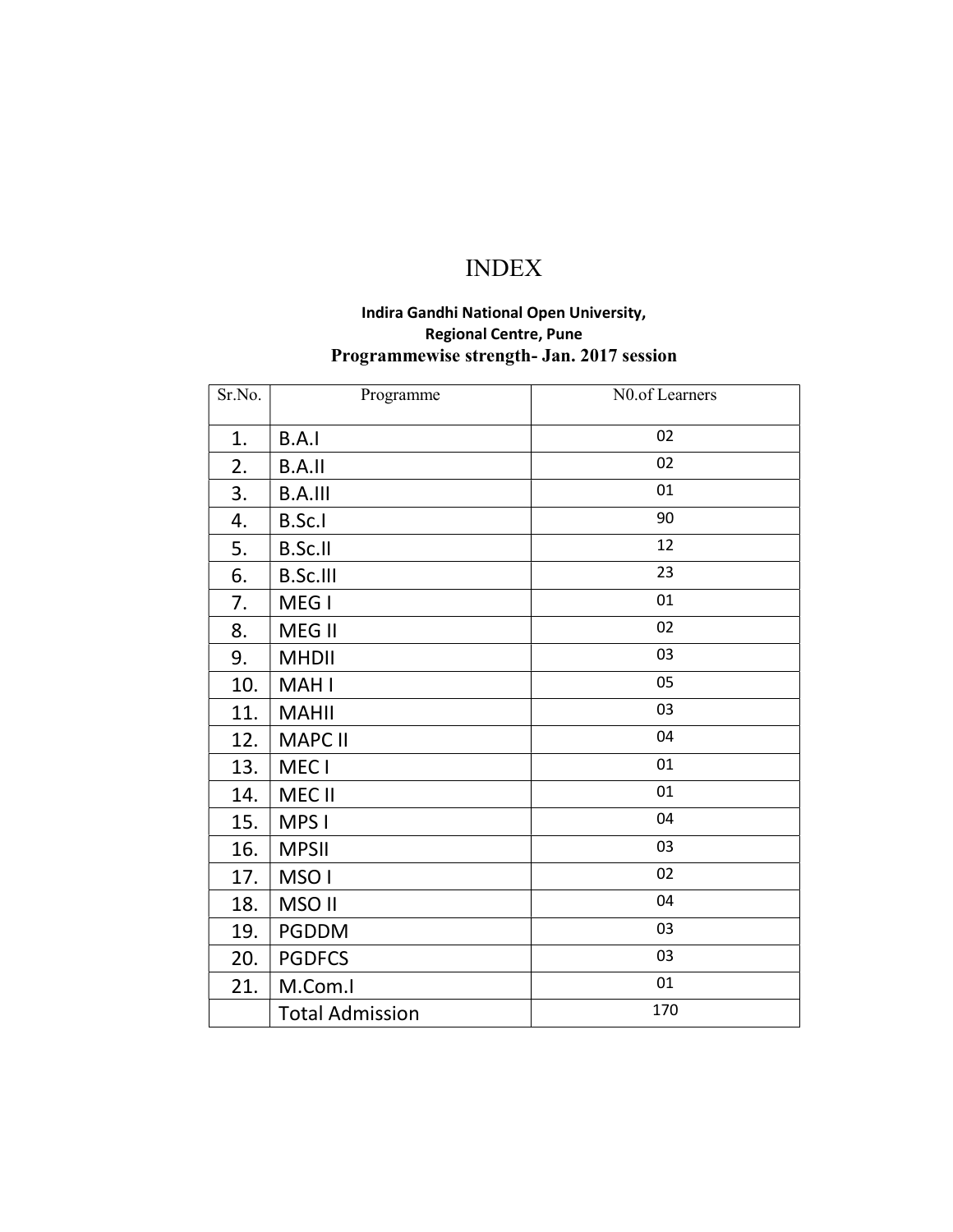|                                                       | INDIRA GANDHI NATIONAL OPEN UNIVERSITY<br>STUDY CENTRE NO.1639 |                |                            |         |                          |      |                          |                |  |  |  |
|-------------------------------------------------------|----------------------------------------------------------------|----------------|----------------------------|---------|--------------------------|------|--------------------------|----------------|--|--|--|
| (Balbhim Arts, Science & Commerce College, Beed)      |                                                                |                |                            |         |                          |      |                          |                |  |  |  |
| <b>Counseling Programme</b>                           |                                                                |                |                            |         |                          |      |                          |                |  |  |  |
| Programme/Class: (BDP) B.A.I year (Jan. 2017 session) |                                                                |                |                            |         |                          |      |                          |                |  |  |  |
| <b>Time</b>                                           | 09.00 a.m. to                                                  |                | 11.00 a.m. to $01.00$ p.m. |         | 02.00 p.m. to 04.00 p.m. |      | 04.00 p.m. to 06.00 p.m. |                |  |  |  |
|                                                       | 11.00 a.m.                                                     |                |                            |         |                          |      |                          |                |  |  |  |
| Date                                                  | Course                                                         | Hall           | Course                     | Hall No | Course                   | Hall | Course                   | Hall           |  |  |  |
|                                                       |                                                                | N <sub>0</sub> |                            |         |                          | No   |                          | N <sub>0</sub> |  |  |  |
| 23/07/2017                                            | FMT-1                                                          | 19             | BHDF101                    | 19      | BPAE102                  | 19   |                          |                |  |  |  |
| 06/08/2017                                            | FMT-1                                                          | 19             | <b>BHDF101</b>             | 19      | BPAE102                  | 19   |                          | 19             |  |  |  |
| 13/08/2017                                            | FMT-1                                                          | 19             | <b>BHDF101</b>             | 19      | BPAE102                  | 19   | <b>BPAE102</b>           | 19             |  |  |  |
| 17/08/2017                                            | <b>BSHF 101</b>                                                | 19             | FEG1                       | 19      | ES011                    | 19   | ES011                    | 19             |  |  |  |
| 20/08/2017                                            | <b>BSHF 101</b>                                                | 19             | FEG1                       | 19      | ES011                    | 19   | ES011                    | 19             |  |  |  |
| 25/08/2017                                            | <b>BSHF 101</b>                                                | 19             | FEG1                       | 19      | EPA1                     | 19   |                          |                |  |  |  |
| 27/08/2017                                            | <b>BSHF 101</b>                                                | 19             | EPA1                       | 19      | EPA1                     | 19   |                          |                |  |  |  |
| 02/09/2017                                            | <b>BSHF 101</b>                                                | 19             | EPA1                       | 19      |                          |      |                          |                |  |  |  |
| 03/09/2017                                            | <b>BSHF 101</b>                                                | 19             |                            |         |                          |      |                          |                |  |  |  |

- 1) All the learners are informed to attend the counseling sessions as above.
- 2) Assignments should be submitted before the prescribed dates.
- 3) For Term End Examination send examination form to IGNOU, Regional Office Pune within the prescribed dates as displayed on the notice board. Examination forms are available in the Study Centre.

| S.N.             | Name of the counselor | Courses assigned       | S.N. | Name of the       | Courses assigned |
|------------------|-----------------------|------------------------|------|-------------------|------------------|
|                  |                       |                        |      | counselor         |                  |
|                  | Miss .Chandanshiv     | <b>BSHF-101</b>        |      | Shri M.G.Yamulwad | BHDF101          |
|                  | Dr.V.J.Patangnkar     | FMT1.                  | 6)   | Dr.P.G.Jadhav     | ESo11            |
|                  | Shri Wahule           | FEG1                   |      |                   |                  |
| $\left(4\right)$ | Shri.S.N.Akulwar      | <b>BPAE 102, EPA 1</b> |      |                   |                  |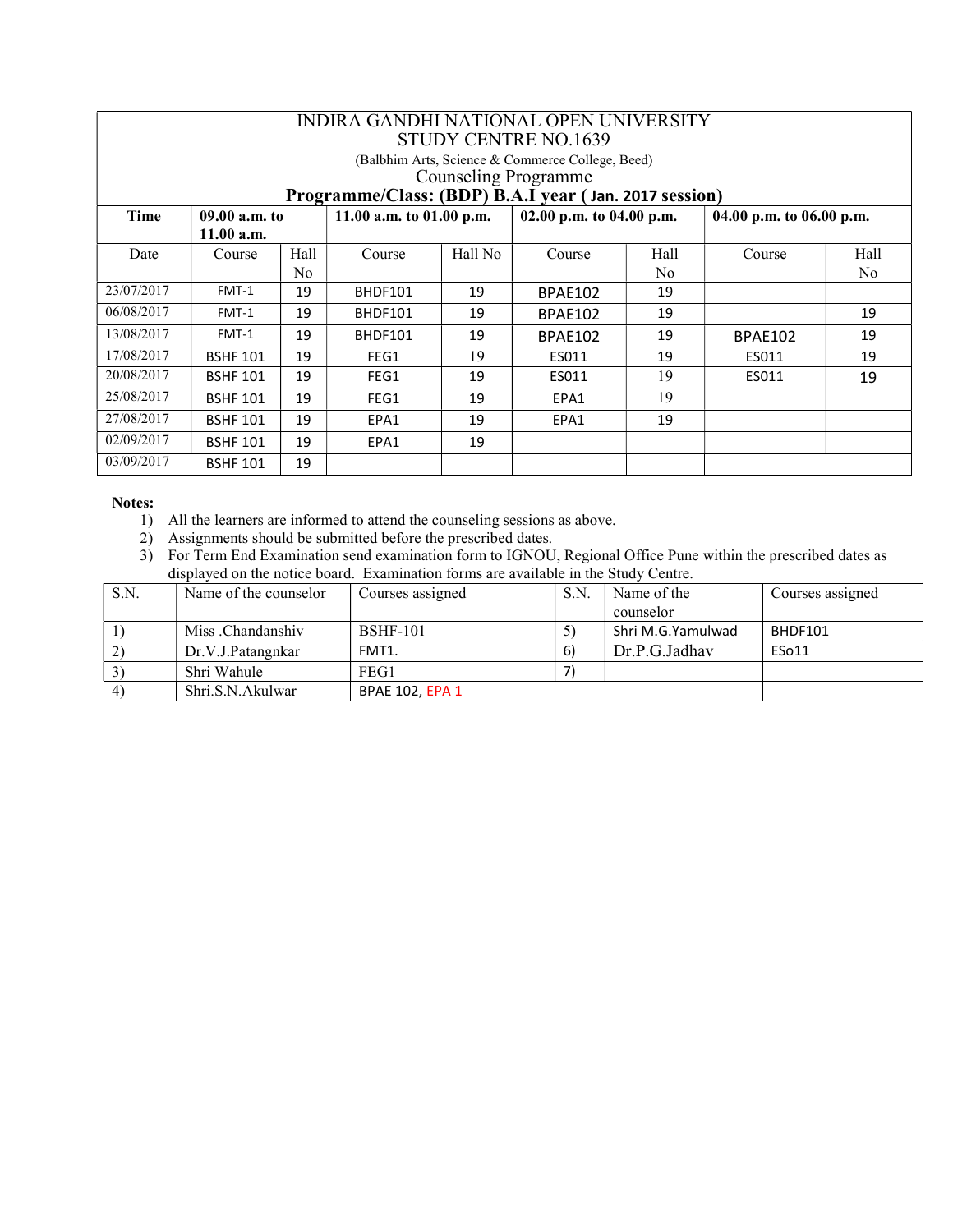|            | INDIRA GANDHI NATIONAL OPEN UNIVERSITY<br><b>STUDY CENTRE NO.1639</b> |                 |                             |                     |                                                  |                          |                  |                |  |  |
|------------|-----------------------------------------------------------------------|-----------------|-----------------------------|---------------------|--------------------------------------------------|--------------------------|------------------|----------------|--|--|
|            |                                                                       |                 |                             |                     | (Balbhim Arts, Science & Commerce College, Beed) |                          |                  |                |  |  |
|            |                                                                       |                 | <b>Counseling Programme</b> |                     |                                                  |                          |                  |                |  |  |
|            | Programme/Class: (BDP) B.A.II year (Jan. 2017 session)                |                 |                             |                     |                                                  |                          |                  |                |  |  |
| Time       | 09.00 a.m. to 11.00                                                   | 11.00 $a.m. to$ |                             | 02.00 p.m. to 04.00 |                                                  | 04.00 p.m. to 06.00 p.m. |                  |                |  |  |
|            | a.m.                                                                  |                 | 01.00 p.m.                  |                     | p.m.                                             |                          |                  |                |  |  |
| Date       | Course                                                                | Hall No         | Course                      | Hal                 | Course                                           | Hall                     | Course           | Hall           |  |  |
|            |                                                                       |                 |                             |                     |                                                  | N <sub>0</sub>           |                  | N <sub>o</sub> |  |  |
|            |                                                                       |                 |                             | No                  |                                                  |                          |                  |                |  |  |
| 23/07/2017 | BPC 1                                                                 | 20              | BPC 2                       | 20                  | <b>BECE 214</b>                                  | 20                       | <b>BECE 214</b>  | 20             |  |  |
| 06/08/2017 | BPC 1                                                                 | 20              | BPC 2                       | 20                  | <b>BECE 214</b>                                  | 20                       | <b>BECE 214</b>  | 20             |  |  |
| 13/08/2017 |                                                                       | 20              | BEGE103                     | 20                  | BEGE103                                          | 20                       |                  | 20             |  |  |
| 17/08/2017 | $FST-1$                                                               | 24              | BEGE103                     | 20                  | <b>BEGE103</b>                                   | 20                       | EHD <sub>2</sub> | 20             |  |  |
| 20/08/2017 | FST-1                                                                 | 24              | BHDE106                     | 20                  | BHDE106                                          | 20                       | EHD <sub>2</sub> | 20             |  |  |
| 25/08/2017 | FST-1                                                                 | 24              | BHDE106                     | 20                  | BHDE106                                          | 20                       | EHD <sub>2</sub> | 20             |  |  |
| 27/08/2017 | FST-1                                                                 | 24              | EHD <sub>3</sub>            |                     | EHD <sub>3</sub>                                 |                          | EHD <sub>2</sub> |                |  |  |
| 02/09/2017 | $FST-1$                                                               | 24              | EHD <sub>3</sub>            |                     | EHD <sub>3</sub>                                 |                          |                  |                |  |  |
| 03/09/2017 | $FST-1$                                                               | 24              |                             |                     |                                                  |                          |                  |                |  |  |

# 1) All the learners are informed to attend the counseling sessions as above.

- 2) Assignments should be submitted before the prescribed dates.
- 3) For Term End Examination send examination form to IGNOU, Regional Office Pune within the prescribed dates as displayed on the notice board. Examination forms are available in the Study Centre.

| Sr.No. | Name of the counselor | Courses assigned |
|--------|-----------------------|------------------|
|        | Shri B.T.Tate         | FST-1            |
| 2)     | Shri. G.D. suryawansi | EPS-3            |
| 3)     | Shri A.R.Daitkar      | BPC <sub>1</sub> |
| 4)     | Shri.A.Y.sarangakar   | <b>BECE 214</b>  |
| 5)     | Shri B.N.Shinde       | Bpc 2            |
| 6)     | Shri G.S.Bhosale      | <b>BEGE103</b>   |
| 7)     | Dr.A.V.Palkar         | EHD 3, BHDE106   |
| 8)     | Dr.M.G.Yamulwad       | EHD <sub>2</sub> |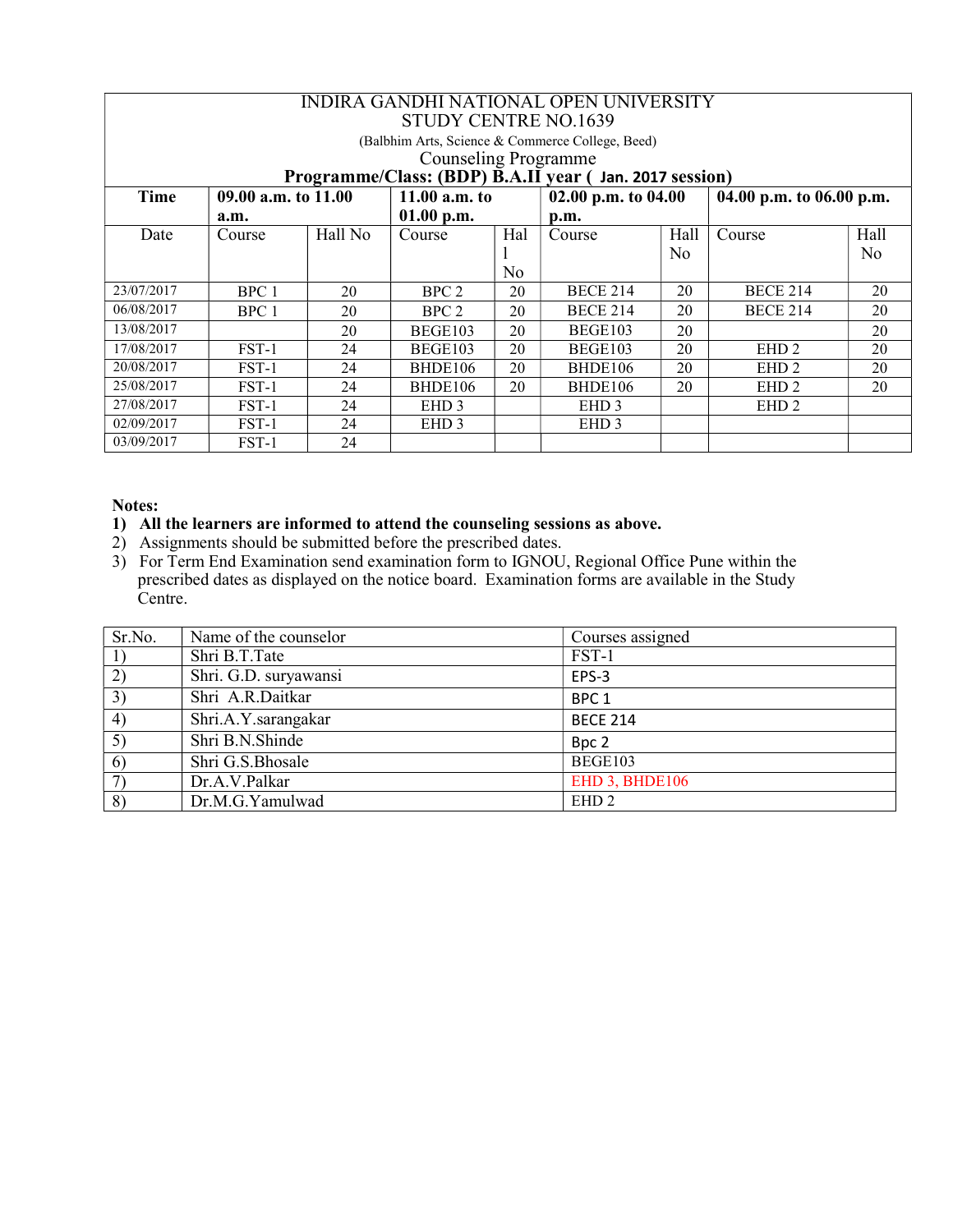|            | INDIRA GANDHI NATIONAL OPEN UNIVERSITY<br>STUDY CENTRE NO.1639                        |         |                  |                |                       |      |                          |                |  |  |
|------------|---------------------------------------------------------------------------------------|---------|------------------|----------------|-----------------------|------|--------------------------|----------------|--|--|
|            | (Balbhim Arts, Science & Commerce College, Beed)                                      |         |                  |                |                       |      |                          |                |  |  |
|            | <b>Counseling Programme</b><br>Programme/Class: (BDP) B.A.III year (Jan.2017 session) |         |                  |                |                       |      |                          |                |  |  |
| Time       | 09.00 a.m. to 11.00                                                                   |         | 11.00 $a.m.$ to  |                | 02.00 p.m. to $04.00$ |      | 04.00 p.m. to 06.00 p.m. |                |  |  |
|            | a.m.                                                                                  |         | $01.00$ p.m.     |                | p.m.                  |      |                          |                |  |  |
| Date       | Course                                                                                | Hall No | Course           | Hal            | Course                | Hall | Course                   | Hall           |  |  |
|            |                                                                                       |         |                  |                |                       | No   |                          | N <sub>0</sub> |  |  |
|            |                                                                                       |         |                  | N <sub>0</sub> |                       |      |                          |                |  |  |
| 23/07/2017 | EEC11                                                                                 | 32      | EPA <sub>5</sub> | 32             | EPS <sub>6</sub>      | 32   | AHE 1                    | 32             |  |  |
| 06/08/2017 | EEC11                                                                                 | 32      | EPA <sub>5</sub> | 32             | EPS 6                 | 32   | AHE 1                    | 32             |  |  |
| 13/08/2017 | EEC11                                                                                 | 32      | EPA <sub>5</sub> | 32             | EPS <sub>6</sub>      | 32   | AHE 1                    | 32             |  |  |
| 17/08/2017 | EEC11                                                                                 | 32      | EPA <sub>5</sub> | 32             | EPS <sub>6</sub>      | 32   |                          |                |  |  |

#### 1) All the learners are informed to attend the counseling sessions as above.

- 2) Assignments should be submitted before the prescribed dates.
- 3) For Term End Examination send examination form to IGNOU, Regional Office Pune within the prescribed dates as displayed on the notice board. Examination forms are available in the Study Centre.

| Sr.No.               | Name of the counselor  | Courses assigned |
|----------------------|------------------------|------------------|
|                      | Dr.S. Ghumatkar        | EEC 11           |
| $2^{\circ}$          | Shri. S.N.Akulwar      | EPA 5            |
| $\mathcal{L}$        | Dr. B.D.Lakhe          | EPS 6            |
| $\mathbf{4}^{\circ}$ | Dr.P.B.Brahamhapurikar | AHE 1            |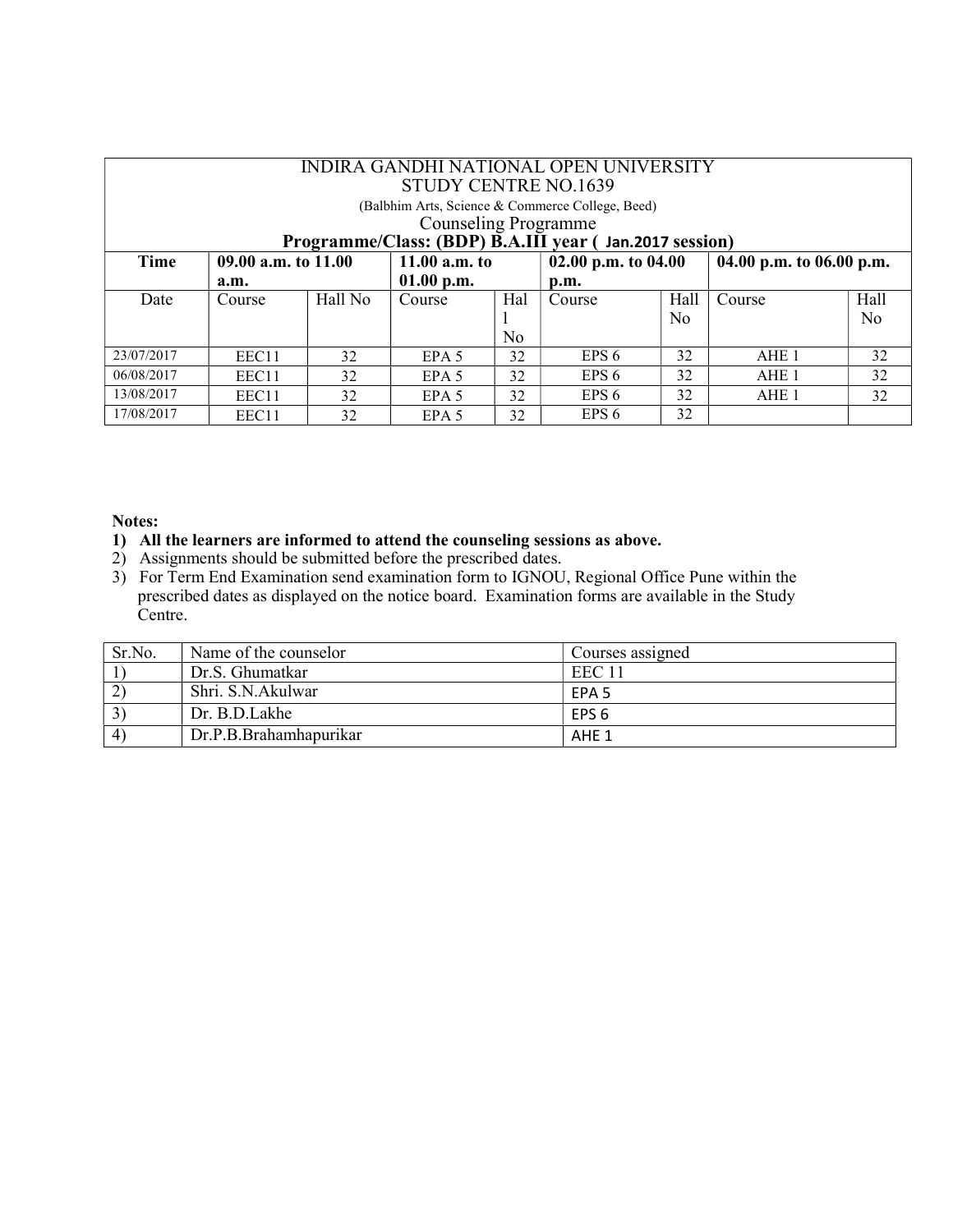|                             | INDIRA GANDHI NATIONAL OPEN UNIVERSITY<br><b>STUDY CENTRE NO.1639</b>                                  |         |                                                  |         |                  |         |                  |         |  |  |  |
|-----------------------------|--------------------------------------------------------------------------------------------------------|---------|--------------------------------------------------|---------|------------------|---------|------------------|---------|--|--|--|
|                             |                                                                                                        |         | (Balbhim Arts, Science & Commerce College, Beed) |         |                  |         |                  |         |  |  |  |
| <b>Counseling Programme</b> |                                                                                                        |         |                                                  |         |                  |         |                  |         |  |  |  |
|                             | Programme/Class: (BDP) B.Sc.I year (Jan. 2017 session)                                                 |         |                                                  |         |                  |         |                  |         |  |  |  |
| <b>Time</b>                 | 11.00 a.m. to 01.00 p.m.<br>02.00 p.m. to 04.00<br>$09.00$ a.m. to $11.00$<br>04.00 p.m. to 06.00 p.m. |         |                                                  |         |                  |         |                  |         |  |  |  |
|                             | a.m.                                                                                                   |         |                                                  |         | p.m.             |         |                  |         |  |  |  |
| Date                        | Course                                                                                                 | Hall No | Course                                           | Hall No | Course           | Hall No | Course           | Hall No |  |  |  |
| 23/07/2017                  | FMT-1                                                                                                  | 19      | FEG2/BHDF101                                     | 19/24   |                  |         |                  |         |  |  |  |
| 06/08/2017                  | FMT-1                                                                                                  | 19      | FEG2/BHDF101                                     | 19/24   | MTE-1            | 21      | <b>BPHE 101</b>  | 21      |  |  |  |
| 13/08/2017                  | FMT-1                                                                                                  | 19      | FEG2/BHDF101                                     | 19/24   | MTE-1            | 21      | <b>BPHE 101</b>  | 21      |  |  |  |
| 17/08/2017                  | FST <sub>1</sub>                                                                                       | 24      | FEG1/FHD2                                        | 19/24   | CHE <sub>2</sub> | 21      | CHE <sub>2</sub> | 21      |  |  |  |
| 20/08/2017                  | FST1                                                                                                   | 24      | FEG1/FHD2                                        | 19/24   | CHE <sub>2</sub> | 21      | CHE <sub>2</sub> | 21      |  |  |  |
| 25/08/2017                  | FST <sub>1</sub>                                                                                       | 24      | FEG1/FHD2                                        | 19/24   | CHE <sub>2</sub> | 21      | $LSE-2$          | 21      |  |  |  |
| 27/08/2017                  | FST <sub>1</sub>                                                                                       | 24      | $LSE-3/MTE-2$                                    | 21/24   | $LSE-3/$         | 21/24   | $LSE-2$          | 21      |  |  |  |
|                             |                                                                                                        |         |                                                  |         | MTE-2            |         |                  |         |  |  |  |
|                             |                                                                                                        |         |                                                  |         |                  |         |                  |         |  |  |  |
| 02/09/2017                  | FST <sub>1</sub>                                                                                       | 24      | $LSE-1$                                          | 21      | $LSE-3$          | 21      | LSE-2            | 21      |  |  |  |
| 03/09/2017                  | FST <sub>1</sub>                                                                                       | 24      | $LSE-1$                                          | 21      | $LSE-1$          | 21      | $LSE-2$          | 21      |  |  |  |
| 10/09/2017                  | CHE <sub>1</sub>                                                                                       | 21      | CHE <sub>5</sub>                                 | 21      | CHE <sub>5</sub> | 21      | $LSE-2$          | 21      |  |  |  |
| 24/09/2017                  | CHE <sub>1</sub>                                                                                       | 21      | CHE <sub>5</sub>                                 | 21      | LSE-1            | 21      | <b>BPHE 102</b>  | 21      |  |  |  |
| 30/09/2017                  | PHE-6                                                                                                  | 21      | CHE <sub>5</sub>                                 | 21      | $LSE-1$          | 21      | <b>BPHE 102</b>  | 21      |  |  |  |
| 1/10/2017                   | PHE-6                                                                                                  | 21      | CHE <sub>5</sub>                                 | 21      | MTE <sub>6</sub> | 21      | MTE <sub>6</sub> | 21      |  |  |  |
| 2/10/2017                   | CHE <sub>4</sub>                                                                                       | 21      | CHE <sub>4</sub>                                 | 21      | MTE <sub>3</sub> | 21      | MTE <sub>3</sub> | 21      |  |  |  |
| 8/10/2017                   | PHE-4                                                                                                  | 21      | PHE-4                                            | 21      | PHE-5            | 21      | PHE-5            | 21      |  |  |  |
|                             |                                                                                                        |         |                                                  |         |                  |         |                  |         |  |  |  |

Notes: 1) All the learners are informed to attend the counseling sessions as above.

2) Assignments should be submitted before the prescribed dates.

3) For Term End Examination, send examination form to IGNOU, Regional Office Pune within the prescribed dates as displayed on the notice board. Examination forms are available in the Study Centre.

| Sr.            | Name of the       | Courses assigned      | Sr.No. | Name of the counselor | Courses assigned |
|----------------|-------------------|-----------------------|--------|-----------------------|------------------|
| N <sub>o</sub> | counselor         |                       |        |                       |                  |
| 1)             | Shri B.T.Tate     | FST1, BPHE101         | 9)     | Shri A.K.Aghao        | CHE4             |
|                |                   | <b>BPHE102.</b>       |        |                       |                  |
| 2)             | Shri J.Y.Kadam    | PHE -4, PHE -5, PHE 6 | 10)    | Mrs. V.M.Jaysingpure  | LSE3             |
| 3)             | ShriWahule        | FEG1, FEG2.           | 11)    | Dr.V.J.Patangankar    | FMT1             |
| 4)             | Shri M.G.Yamulwad | BHDF-101, FHD2        | 12)    | Dr.S.M.Sukte          | LSE <sub>2</sub> |
| 5)             | Shri S.S.Undare   | $CHE-1$               | 13)    | Dr.S.S.Bhosale        | LSE <sub>1</sub> |
| 6)             | Dr. M.A.Sakhare   | CHE-2, CHE5           |        |                       |                  |
| 7)             | Shri A.D.Chindhe  | MTE1, MTE-2, MTE-3,   |        |                       |                  |
| 8)             | Shri Momin F. I.  | MTE <sub>6</sub> .    |        |                       |                  |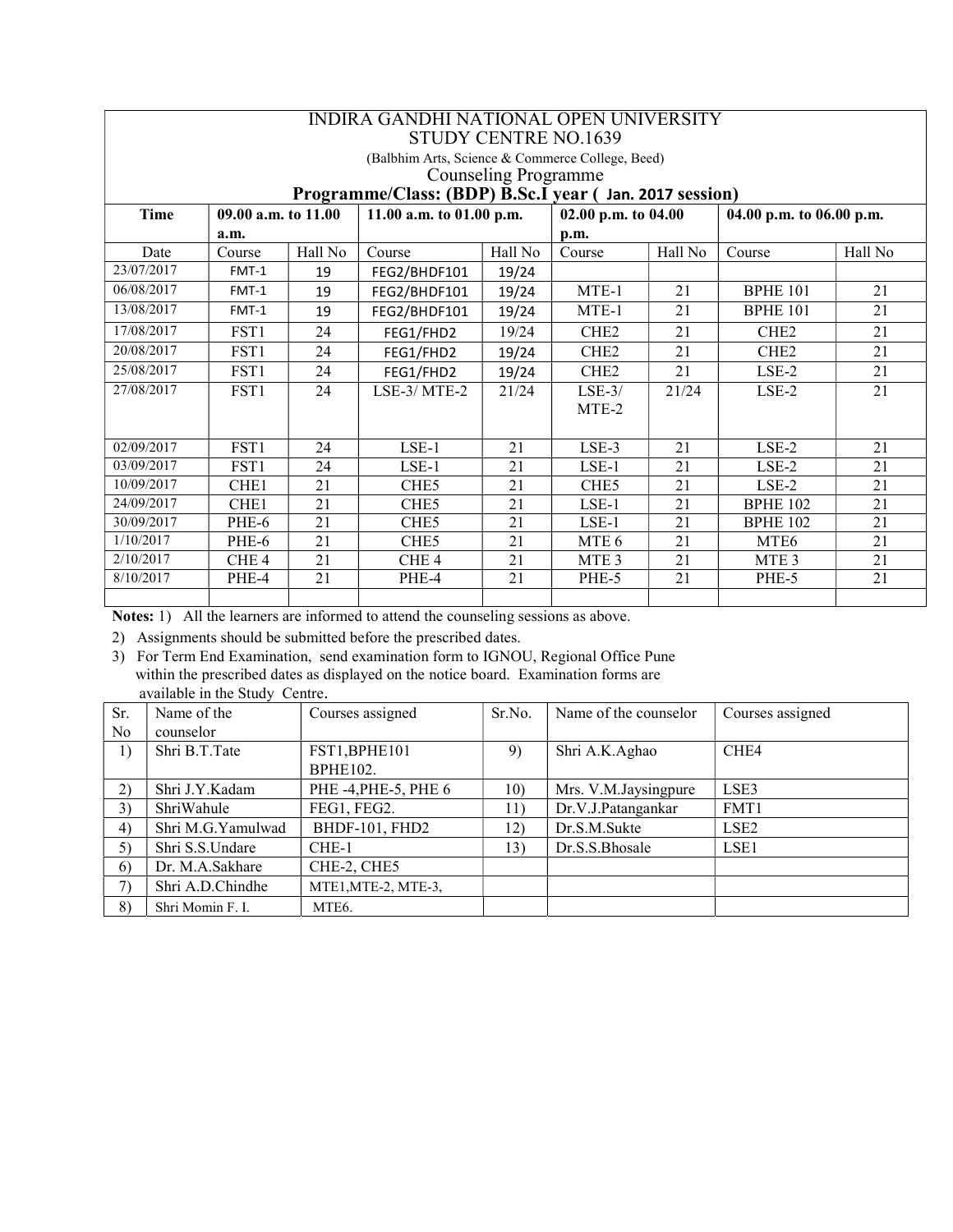|             | INDIRA GANDHI NATIONAL OPEN UNIVERSITY<br><b>STUDY CENTRE NO.1639</b>                           |      |                  |       |                                                  |                |                   |         |  |  |
|-------------|-------------------------------------------------------------------------------------------------|------|------------------|-------|--------------------------------------------------|----------------|-------------------|---------|--|--|
|             |                                                                                                 |      |                  |       | (Balbhim Arts, Science & Commerce College, Beed) |                |                   |         |  |  |
|             | <b>Counseling Programme</b>                                                                     |      |                  |       |                                                  |                |                   |         |  |  |
|             | Programme/Class: (BDP) B.Sc.II year ( Jan. 2017 session)                                        |      |                  |       |                                                  |                |                   |         |  |  |
| <b>Time</b> | 09.00 a.m. to 11.00<br>11.00 a.m. to $01.00$<br>02.00 p.m. to 04.00<br>04.00 p.m. to 06.00 p.m. |      |                  |       |                                                  |                |                   |         |  |  |
|             | a.m.                                                                                            |      | p.m.             |       | p.m.                                             |                |                   |         |  |  |
| Date        | Course                                                                                          | Hall | Course           | Hall  | Course                                           | Hall           | Course            | Hall No |  |  |
|             |                                                                                                 | No   |                  | No    |                                                  | N <sub>0</sub> |                   |         |  |  |
| 23/07/2017  | PHE-7                                                                                           | 23   | $LSE-5$          | 23    |                                                  |                |                   |         |  |  |
| 06/08/2017  | PHE-7                                                                                           | 23   | LSE-5            | 23    | MTE-1                                            | 21             |                   |         |  |  |
| 13/08/2017  |                                                                                                 |      | $LSE-6$          | 23    | MTE-1                                            | 21             |                   |         |  |  |
| 17/08/2017  | <b>BSHF 101</b>                                                                                 | 19   | $LSE-6$          | 23    | CHE <sub>2</sub>                                 | 21             | CH <sub>E</sub> 2 | 21      |  |  |
| 20/08/2017  | <b>BSHF 101</b>                                                                                 | 19   | $LSE-7$          | 23    | CHE <sub>2</sub>                                 | 21             | CHE <sub>2</sub>  | 21      |  |  |
| 25/08/2017  | <b>BSHF 101</b>                                                                                 | 19   | $LSE-7$          | 23    | CHE <sub>2</sub>                                 | 21             | LSE-2             | 21      |  |  |
| 27/08/2017  | <b>BSHF 101</b>                                                                                 | 19   | LSE-3/MTE-       | 21/24 | $LSE-3/MTE-2$                                    | 21/24          | LSE-2             | 21      |  |  |
|             |                                                                                                 |      | 2                |       |                                                  |                |                   |         |  |  |
| 02/09/2017  | <b>BSHF 101</b>                                                                                 | 19   | $LSE-1$          | 21    | LSE-3                                            | 21             | $LSE-2$           | 21      |  |  |
| 03/09/2017  | <b>BSHF 101</b>                                                                                 | 19   | $LSE-1$          | 21    | $LSE-1$                                          | 21             | $LSE-2$           | 21      |  |  |
| 10/09/2017  | CHE <sub>1</sub>                                                                                | 21   | CHE <sub>5</sub> | 21    | CHE <sub>5</sub>                                 | 21             | $LSE-2$           | 21      |  |  |
| 24/09/2017  | CHE <sub>1</sub>                                                                                | 21   | CHE <sub>5</sub> | 21    | $LSE-1$                                          | 21             | CHE <sub>9</sub>  | 23      |  |  |
| 30/09/2017  | MTE4                                                                                            | 23   | CHE <sub>5</sub> | 21    | $LSE-1$                                          | 21             | CHE <sub>9</sub>  | 23      |  |  |
| 1/10/2017   | MTE-4                                                                                           | 23   | CHE <sub>5</sub> | 21    |                                                  |                | CHE <sub>9</sub>  | 23      |  |  |
| 2/10/2017   | CHE <sub>4</sub>                                                                                | 23   | CHE <sub>4</sub> | 21    | MTE <sub>3</sub>                                 | 21             | MTE <sub>3</sub>  | 21      |  |  |
| 8/10/2017   | MTE <sub>5</sub>                                                                                | 23   | MTE <sub>5</sub> | 23    |                                                  |                |                   |         |  |  |
|             |                                                                                                 |      |                  |       |                                                  |                |                   |         |  |  |

#### 1) All the learners are informed to attend the counseling sessions as above.

- 2) Assignments should be submitted before the prescribed dates.
- 3) For Term End Examination send examination form to IGNOU, Regional Office Pune within the prescribed dates as displayed on the notice board. Examination forms are available in the Study Centre.

| Sr.No | Name of the counselor | Courses assigned                    | Sr.no | Name of the counselor | Courses assigned |
|-------|-----------------------|-------------------------------------|-------|-----------------------|------------------|
|       | Shri B.T.Tate         | PHE7                                | 8     | Shri U.D.Kadam        | <b>BSHF101</b>   |
|       | Dr. S.S.Undare        | CHE1,CHE 6                          |       | Dr.S.G.Basole         | LSE7             |
|       | Shri P.K. Vibhute     | CHE-9.                              | 10    | Dr.P.B.Bramhpurikar   | LSE5             |
|       | Dr. M.A.Sakhare       | CHE <sub>2</sub> . CH <sub>E5</sub> |       | Dr.S.M.Sukte          | LSE2             |
|       | Dr. A.K.Aghao         | CHE4                                | 12    | Dr.S.S.Bhosale        | LSE1, LSE6.      |
|       | Shri.V.V.Naiknaware   | CHE <sub>5</sub> .                  | 13    | Dr. V.M.Jaysingpure   | LSE3.            |
|       | Shri A.D.Chindhe      | MTE1, MTE 2 MTE-4,                  |       |                       |                  |
|       |                       | MTE-5                               |       |                       |                  |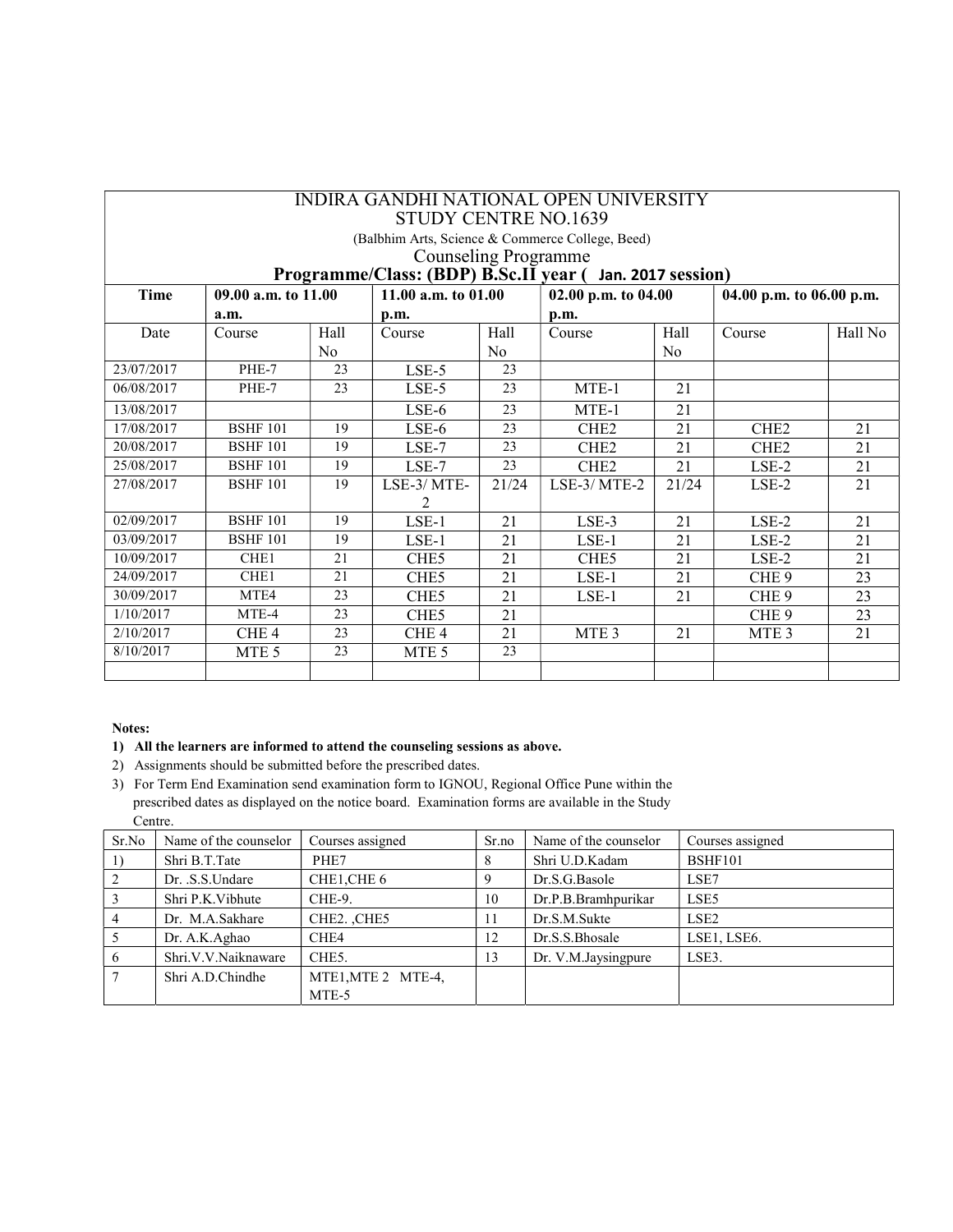|                                                  | INDIRA GANDHI NATIONAL OPEN UNIVERSITY                    |                |                             |                |                          |                |                          |         |  |  |  |
|--------------------------------------------------|-----------------------------------------------------------|----------------|-----------------------------|----------------|--------------------------|----------------|--------------------------|---------|--|--|--|
|                                                  |                                                           |                | <b>STUDY CENTRE NO.1639</b> |                |                          |                |                          |         |  |  |  |
| (Balbhim Arts, Science & Commerce College, Beed) |                                                           |                |                             |                |                          |                |                          |         |  |  |  |
|                                                  | Counseling Programme                                      |                |                             |                |                          |                |                          |         |  |  |  |
|                                                  | Programme/Class: (BDP) B.Sc.III year ( Jan. 2017 session) |                |                             |                |                          |                |                          |         |  |  |  |
| Time                                             | 09.00 a.m. to 11.00 a.m.                                  |                | 11.00 a.m. to $01.00$ p.m.  |                | 02.00 p.m. to 04.00 p.m. |                | 04.00 p.m. to 06.00 p.m. |         |  |  |  |
| Date                                             | Course                                                    | Hall No        | Course                      | Hall           | Course                   | Hall           | Course                   | Hall No |  |  |  |
|                                                  |                                                           |                |                             | N <sub>0</sub> |                          | N <sub>o</sub> |                          |         |  |  |  |
| 23/07/2017                                       | ACC <sub>1</sub>                                          | 0 <sub>5</sub> | LSE-5/PHE13                 | 23/05          |                          |                | AHE 1/PHE16              | 32/05   |  |  |  |
| 06/08/2017                                       | ACC <sub>1</sub>                                          | 05             | LSE-5/PHE13                 | 23/05          | MTE-1                    | 21             | AHE 1/PHE16              | 32/05   |  |  |  |
| 13/08/2017                                       | ACC 1                                                     | 0 <sub>5</sub> | $LSE-9/PHE15$               | 23/05          | MTE-1                    | 21             | AHE <sub>1</sub>         | 32      |  |  |  |
| 17/08/2017                                       | ACC <sub>1</sub>                                          | 05             | LSE-9/PHE15                 | 23/05          | CHE <sub>2</sub>         | 21             | CHE <sub>2</sub>         | 21      |  |  |  |
| 20/08/2017                                       | ACS 1/AEC                                                 | 05/06          | $LSE-7$                     | 23             | CHE <sub>2</sub>         | 21             | CHE <sub>2</sub>         | 21      |  |  |  |
| 25/08/2017                                       | ACS 1/AEC                                                 | 05/06          | $LSE-7$                     | 23             | CHE <sub>2</sub>         | 21             | LSE-2/MTE10              | 21/05   |  |  |  |
| 27/08/2017                                       | <b>ACS 1/AEC</b>                                          | 05/06          | LSE-3/MTE 8                 | 21/05          | LSE-3/MTE11              | 21/05          | LSE-2/MTE10              | 21/05   |  |  |  |
| 02/09/2017                                       | ACS 1/ANC 1                                               | 05/06          | LSE-1/MTE 8                 | 21/05          | LSE-3/MTE11              | 21/05          | LSE-2/MTE12              | 21/05   |  |  |  |
| 03/09/2017                                       | <b>ANC</b>                                                | 06             | $LSE-1$                     | 21             | $LSE-1$                  | 21             | LSE-2/MTE12              | 21/05   |  |  |  |
| 10/09/2017                                       | <b>ANC</b>                                                | 06             | BRPA101                     | 05             | BRPA101                  | 05             | LSE-2/ATR1               | 21/05   |  |  |  |
| 24/09/2017                                       | BHDA101                                                   | 23/05          | BHDA101                     | 05             | $LSE-1$                  | 21             | CHE 9/ATR1               | 23/05   |  |  |  |
| 30/09/2017                                       | MTE4                                                      | 23             | <b>CHE 10</b>               | 05             | LSE-1                    | 21             | CHE 9/ATR1               | 23/05   |  |  |  |
| 1/10/2017                                        | MTE-4                                                     | 23             | CHE 10                      | 05             |                          |                | CHE 9/ATR1               | 23/05   |  |  |  |
| 2/10/2017                                        | CHE <sub>6</sub>                                          | 05             | CHE 6                       | 05             |                          |                |                          |         |  |  |  |
| 8/10/2017                                        | MTE <sub>5</sub>                                          | 23             | MTE <sub>5</sub>            | 23             |                          |                |                          |         |  |  |  |
|                                                  |                                                           |                |                             |                |                          |                |                          |         |  |  |  |

#### 1) All the learners are informed to attend the counseling sessions as above.

2) Assignments should be submitted before the prescribed dates.

3) For Term End Examination send examination form to IGNOU, Regional Office Pune within the prescribed dates as displayed on the notice board. Examination forms are available in the Study Centre.

| Sr.No | Name of the counselor | Courses assigned | Sr.No | Name of the counselor | Courses assigned |
|-------|-----------------------|------------------|-------|-----------------------|------------------|
| 01    | Shri P.K. Vibhute     | CHE9.            | 13    | Dr.Sanjay Janwale     | $ACC-1$          |
| 02    | Dr. M.A.Sakhare       | CHE-2. AEC-1     | 14    | Dr.A.K.Aghao          | CHE 10           |
| 03    | Shri A.D.Chindhe      | MTE 4.           | 15    | Dr.S.G.Basole         | LSE7             |
| 04    | Dr.P.B.Bramhpurikar   | LSE5, AHE 1      | 16    | Shri S.S.Dhavale      | LSE9,10.         |
| 05    | Dr.S.M.Sukte          | LSE 2, ANC-1     | 17    | Dr.S.S.Bhosale        | LSE <sub>1</sub> |
| 06    | Shri B.T.Tate         | <b>PHE 15</b>    | 18    | Dr. V.M.Jaysingpure   | LSE3.            |
| 07    | F.I.Momin             | MTE 5, 8, 10.    | 19    | Shri.R.R.Gaikwad      | PHE 16.          |
| 08    | Shri. V.G.Lakhe       | MTE 11, 12       | 20    | Dr.I.L.Chhanwal       | ATR <sub>1</sub> |
| 09    | V.R.Deshmukh          | <b>PHE 16</b>    | 21    | Dr.R.A.Chavhan        | <b>BRPA</b>      |
| 10    | Shri.J.Y.Kadam        | <b>PHE 13</b>    | 22    | Dr.S.E. Ghumatkar     | ACS <sub>1</sub> |
| 11    | Dr. S.S. Undare       | CHE 6            |       |                       |                  |
| 12    | Dr A.V.Palkar         | <b>BHDA 101</b>  |       |                       |                  |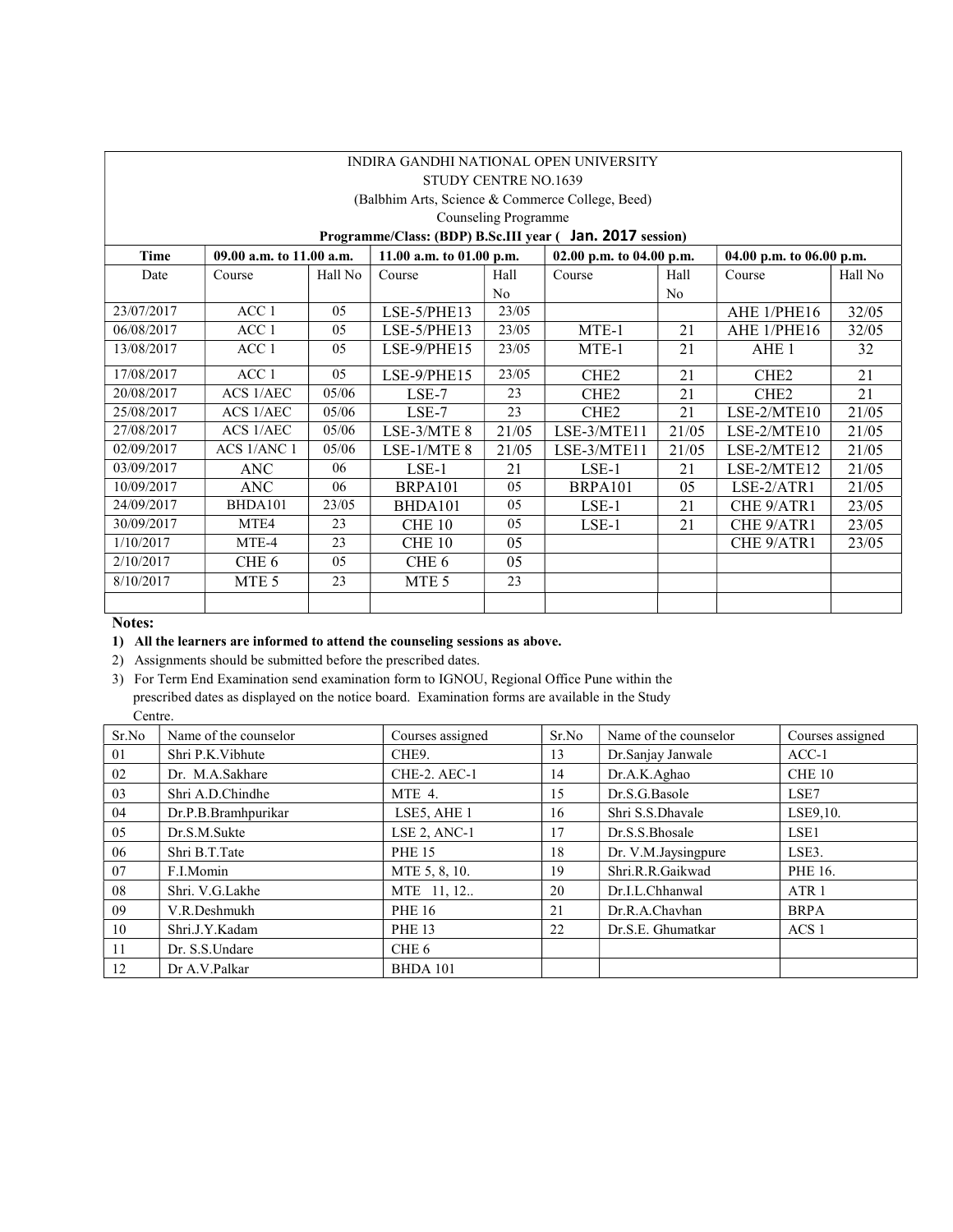#### INDIRA GANDHI NATIONAL OPEN UNIVERSITY STUDY CENTRE NO.1639 (Balbhim Arts, Science & Commerce College, Beed) Counseling Programme Programme/Class: M.E.G. Ist year ( Jan. 2017 session)

| Time       | 09.00 a.m. to 11.00 a.m. |          | 11.00 a.m. to $01.00$ p.m. |      | 02.00 p.m. to 04.00 p.m. |          |
|------------|--------------------------|----------|----------------------------|------|--------------------------|----------|
| Date       | Course                   | Hall No. | Course                     | Hall | Course                   | Hall No. |
|            |                          |          |                            | No.  |                          |          |
| 23/07/2017 | MEG1                     | 44       | MEG <sub>2</sub>           | 44   | MEG3                     | 44       |
| 06/08/2017 | MEG1                     | 44       | MEG <sub>2</sub>           | 44   | MEG3                     | 44       |
| 13/08/2017 | MEG1                     | 44       | MEG <sub>2</sub>           | 44   | MEG3                     | 44       |
| 17/08/2017 | MEG1                     | 44       | MEG <sub>2</sub>           | 44   | MEG3                     | 44       |
| 20/08/2017 | MEG4                     | 44       | MEG4                       | 44   |                          |          |
| 25/08/2017 | MEG4                     | 44       | MEG4                       | 44   |                          |          |

- 1) All the learners are informed to attend the counseling sessions as above.
- 2) Assignments should be submitted before the prescribed dates.
- 3) For Term End Examination send examination form to IGNOU, Regional Office Pune within the prescribed dates as displayed on the notice board. Examination forms are available in the Study Centre.

| Sr.No. | Name of the counselor | Courses assigned |
|--------|-----------------------|------------------|
|        | Shri A.R.Maniyar      | $MEG-1$ , MEG-2, |
|        | Mr. M.S. Bhatane      | MEG4             |
|        | Mrs.M.S.Patil         | MEG-3            |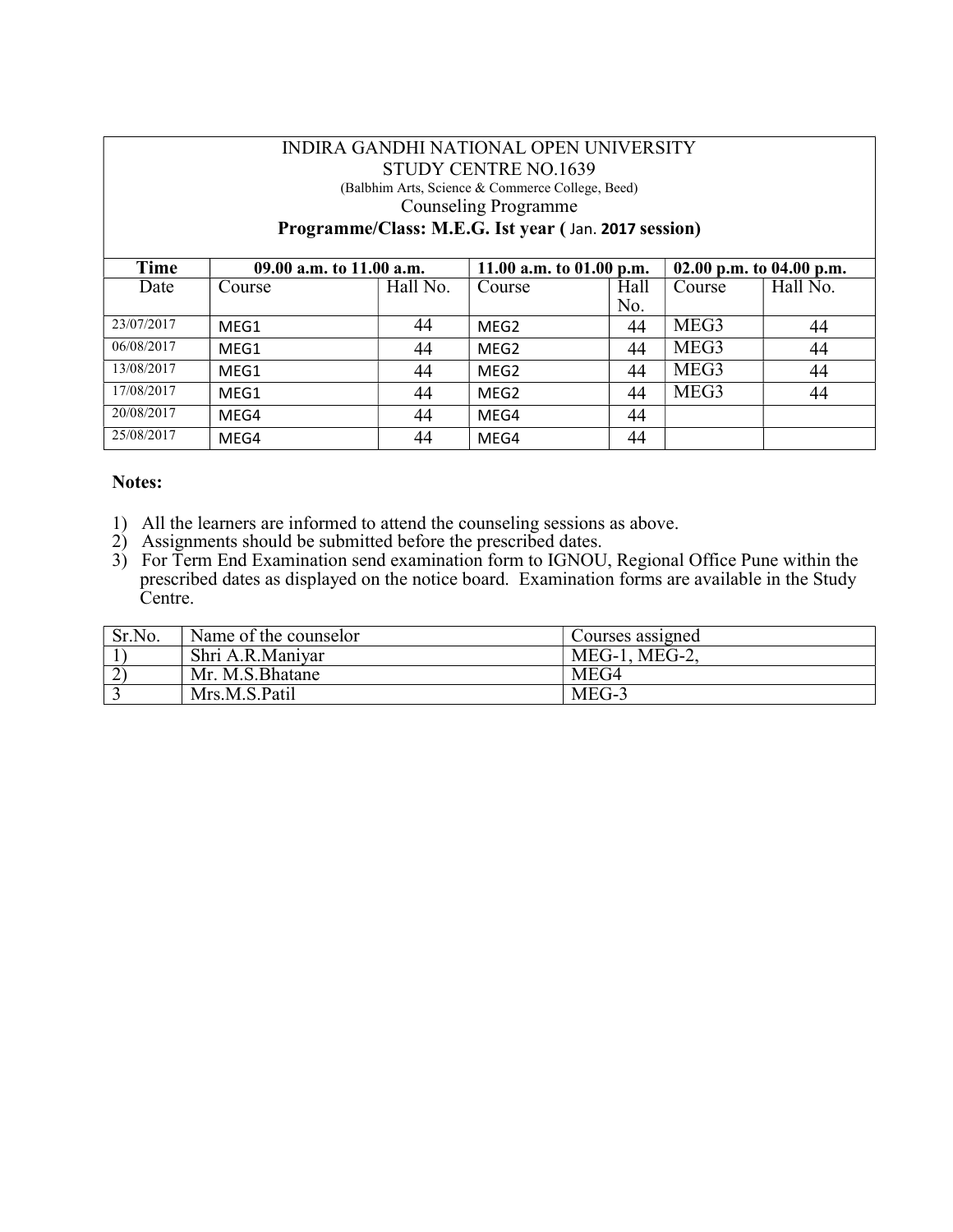## INDIRA GANDHI NATIONAL OPEN UNIVERSITY STUDY CENTRE NO.1639 (Balbhim Arts, Science & Commerce College, Beed) Counseling Programme Programme/Class: M.E.G. IInd year (Jan. 2017 session)

| Time       | 09.00 a.m. to 11.00 a.m. |          | 11.00 a.m. to $01.00$ p.m. |      | 02.00 p.m. to 04.00 p.m. |          |
|------------|--------------------------|----------|----------------------------|------|--------------------------|----------|
| Date       | Course                   | Hall No. | Course                     | Hall | Course                   | Hall No. |
|            |                          |          |                            | No.  |                          |          |
| 27/08/2017 | MEG5                     | 45       | MEG8                       | 45   | MEG7                     | 45       |
| 02/09/2017 | MEG5                     | 45       | MEG8                       | 45   | MEG7                     | 45       |
| 03/09/2017 | MEG5                     | 45       | MEG8                       | 45   | MEG7                     | 45       |
| 10/09/2017 | MEG5                     | 45       | MEG8                       | 45   | MEG7                     | 45       |
| 24/09/2017 | MEG10                    | 45       | MEG10                      | 45   | MEG6                     | 45       |
| 30/09/2017 | MEG10                    | 45       | MEG10                      | 45   | MEG6                     | 45       |
| 1/10/2017  |                          |          | MEG6                       | 45   | MEG6                     | 45       |

- 1) All the learners are informed to attend the counseling sessions as above.
- 2) Assignments should be submitted before the prescribed dates.
- 3) For Term End Examination send examination form to IGNOU, Regional Office Pune within the prescribed dates as displayed on the notice board. Examination forms are available in the Study Centre.

| Sr.No. | Name of the counselor | Courses assigned |
|--------|-----------------------|------------------|
|        | Shri A.R.Maniyar      | MEG 6            |
|        | Mr. M.S.Bhatane       | MEG7, MEG10      |
|        | Mrs.M.S.Patil         | MEG5, MEG-8,     |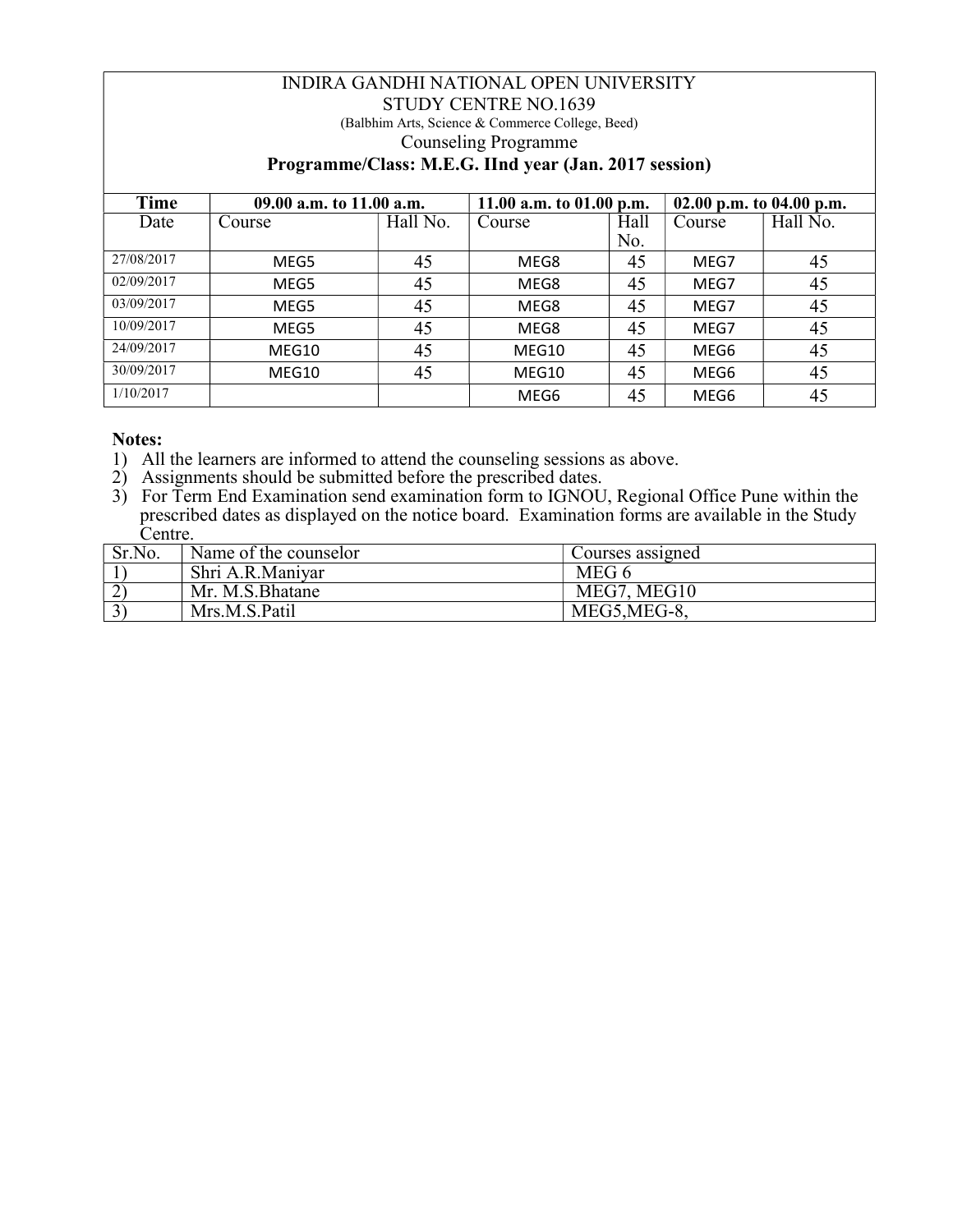## INDIRA GANDHI NATIONAL OPEN UNIVERSITY STUDY CENTRE NO.1639 (Balbhim Arts, Science & Commerce College, Beed) Counseling Programme Programme/Class: MHD II (Jan. 2017 session)

| Time       | 09.00 a.m. to 11.00 a.m. |          | 11.00 a.m. to $01.00$ p.m. |      | 02.00 p.m. to 04.00 p.m. |          |  |
|------------|--------------------------|----------|----------------------------|------|--------------------------|----------|--|
| Date       | Course                   | Hall No. | Course                     | Hall | Course                   | Hall No. |  |
|            |                          |          |                            | No.  |                          |          |  |
| 23/07/2017 | MHD1                     | 33       | MHD5                       | 33   | MHD7                     | 33       |  |
| 06/08/2017 | MHD1                     | 33       | MHD5                       | 33   | MHD7                     | 33       |  |
| 13/08/2017 | MHD17                    | 33       | MHD13                      | 33   | MHD16                    | 33       |  |
| 17/08/2017 | MHD17                    | 33       | MHD13                      | 33   | MHD16                    | 33       |  |
| 20/08/2017 | MHD18                    | 33       | MHD19                      | 33   | MHD20                    | 33       |  |
| 25/08/2017 | MHD18                    | 33       | MHD19                      | 33   | MHD20                    | 33       |  |
| 27/08/2017 |                          |          | MHD15                      | 33   | MHD14                    | 33       |  |
| 02/09/2017 |                          |          | MHD15                      | 33   | MHD14                    | 33       |  |

- 1) All the learners are informed to attend the counseling sessions as above.
- 2) Assignments should be submitted before the prescribed dates.
- 3) For Term End Examination send examination form to IGNOU, Regional Office Pune within the prescribed dates as displayed on the notice board. Examination forms are available in the Study Centre.

| Sr.No. | Name of the counselor | Courses assigned    |
|--------|-----------------------|---------------------|
|        | Dr.B.D.Kokate         | MHD7, MHD15, MHD17  |
|        | Dr.R.A.Chavhan        | MHD16, MHD 18       |
|        | Dr.L.N.Rathod         | MHD5, MHD14, MHD 19 |
|        | Dr.A.V.Palkar         | MHD1, MHD13, MHD 20 |
|        |                       |                     |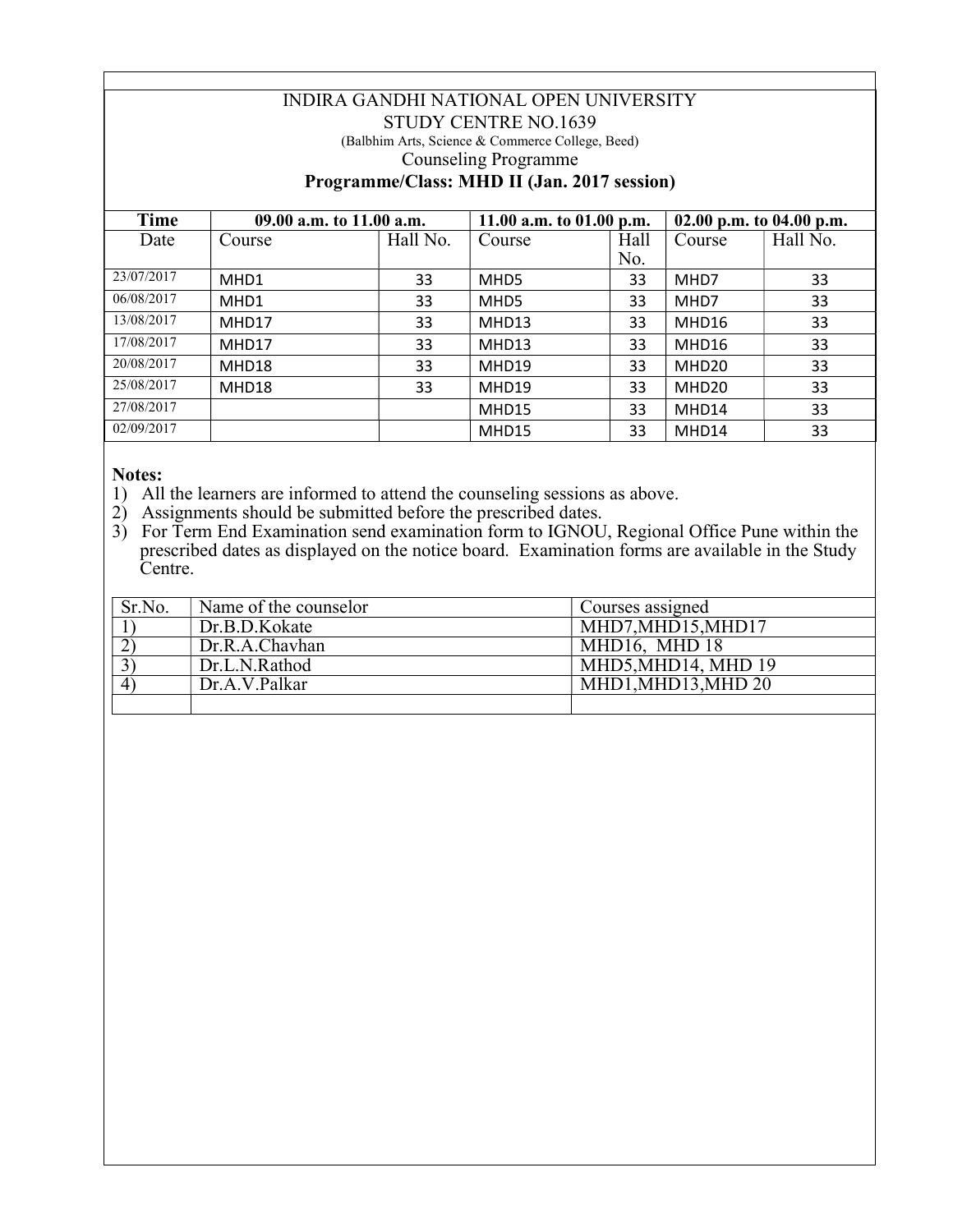#### INDIRA GANDHI NATIONAL OPEN UNIVERSITY STUDY CENTRE NO.1639

(Balbhim Arts, Science & Commerce College, Beed) Counseling Programme

# Programme/Class: MAH I (M.A.Hist I) (Jan. 2017 session)

| Time       | 09.00 a.m. to 11.00 a.m. |          | 11.00 a.m. to $01.00$ p.m. |      | 02.00 p.m. to 04.00 p.m. |          |
|------------|--------------------------|----------|----------------------------|------|--------------------------|----------|
| Date       | Course                   | Hall No. | Course                     | Hall | Course                   | Hall No. |
|            |                          |          |                            | No.  |                          |          |
| 23/07/2017 | MHI1                     | 117      | MH <sub>12</sub>           | 117  | MHI4                     | 117      |
| 06/08/2017 | MHI1                     | 117      | MHI <sub>2</sub>           | 117  | MHI4                     | 117      |
| 13/08/2017 | MHI1                     | 117      | MH <sub>12</sub>           | 117  | MHI4                     | 117      |
| 17/08/2017 | MHI1                     | 117      | MH <sub>12</sub>           | 117  | MHI4                     | 117      |
| 20/08/2017 | MH <sub>I5</sub>         | 117      | MH <sub>I5</sub>           | 117  |                          |          |
| 25/08/2017 | MHI5                     | 117      | MH <sub>I5</sub>           | 117  |                          |          |

Notes:

1) All the learners are informed to attend the counseling sessions as above.

2) Assignments should be submitted before the prescribed dates.

3) For Term End Examination send examination form to IGNOU, Regional Office Pune within the prescribed dates as displayed on the notice board. Examination forms are available in the Study Centre.

| Sr.No. | Name of the counselor | Courses assigned |
|--------|-----------------------|------------------|
|        | Shri B.D.Jadhavar     | MHI-1, MHI-5     |
|        | Shri S.A.Patil        | $MHI-2$          |
|        | Smt.V.M.Patil         | MHI-4            |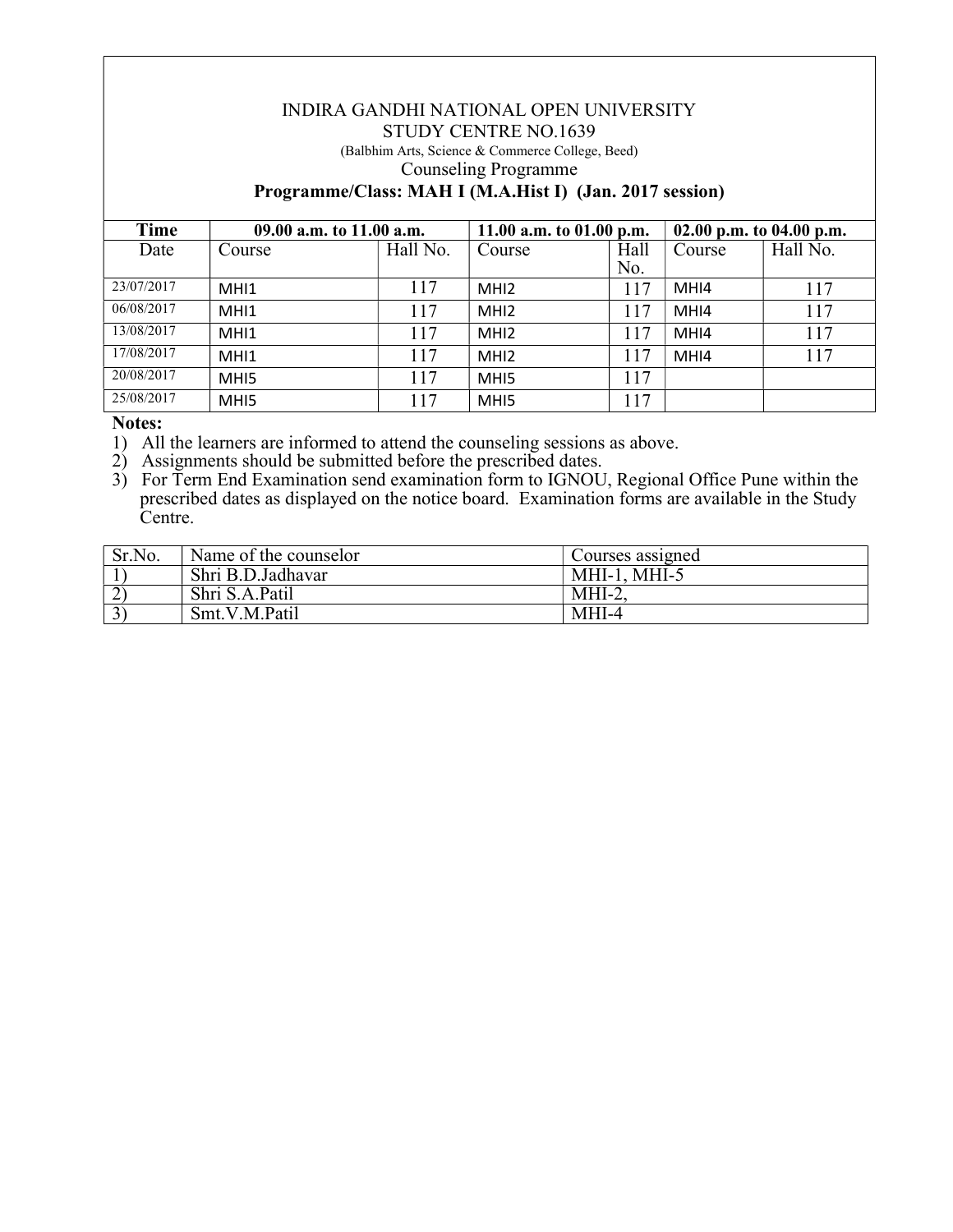## INDIRA GANDHI NATIONAL OPEN UNIVERSITY STUDY CENTRE NO.1639 (Balbhim Arts, Science & Commerce College, Beed) Counseling Programme Programme/Class: MAH II (M.A.Hist II) (Jan. 2017 session)

| Time       | 09.00 a.m. to 11.00 a.m. |          | 11.00 a.m. to $01.00$ p.m. |      | 02.00 p.m. to 04.00 p.m. |          |
|------------|--------------------------|----------|----------------------------|------|--------------------------|----------|
| Date       | Course                   | Hall No. | Course                     | Hall | Course                   | Hall No. |
|            |                          |          |                            | No.  |                          |          |
| 27/08/2017 | MH <sub>13</sub>         | 113      | MH <sub>13</sub>           | 113  | MPSE3                    | 115      |
| 02/09/2017 | MH <sub>13</sub>         | 113      | MH <sub>13</sub>           | 113  | MPSE3                    | 115      |
| 03/09/2017 | MPSE4                    | 115      | MH <sub>I6</sub>           | 113  | MHI <sub>6</sub>         | 113      |
| 10/09/2017 | MPSE4                    | 115      | MH <sub>I6</sub>           | 113  | MHI <sub>6</sub>         | 113      |
| 24/09/2017 | MH <sub>18</sub>         | 113      | MH <sub>18</sub>           | 113  |                          |          |
| 30/09/2017 | MH <sub>18</sub>         | 113      | MH <sub>18</sub>           | 113  |                          |          |

- 1) All the learners are informed to attend the counseling sessions as above.
- 2) Assignments should be submitted before the prescribed dates.
- 3) For Term End Examination send examination form to IGNOU, Regional Office Pune within the prescribed dates as displayed on the notice board. Examination forms are available in the Study Centre.

| Sr.No.         | Name of the counselor | Courses assigned |
|----------------|-----------------------|------------------|
|                | Shri B.D.Jadhavar     | MHI6             |
| $\bigcap$      | Shri S.A.Patil        | MHI8             |
| $3^{\circ}$    | Shri A.R.Bhakare      | MHI3             |
| $\overline{4}$ | Shri R.K.Kale         | MPSE-3, MPSE-4   |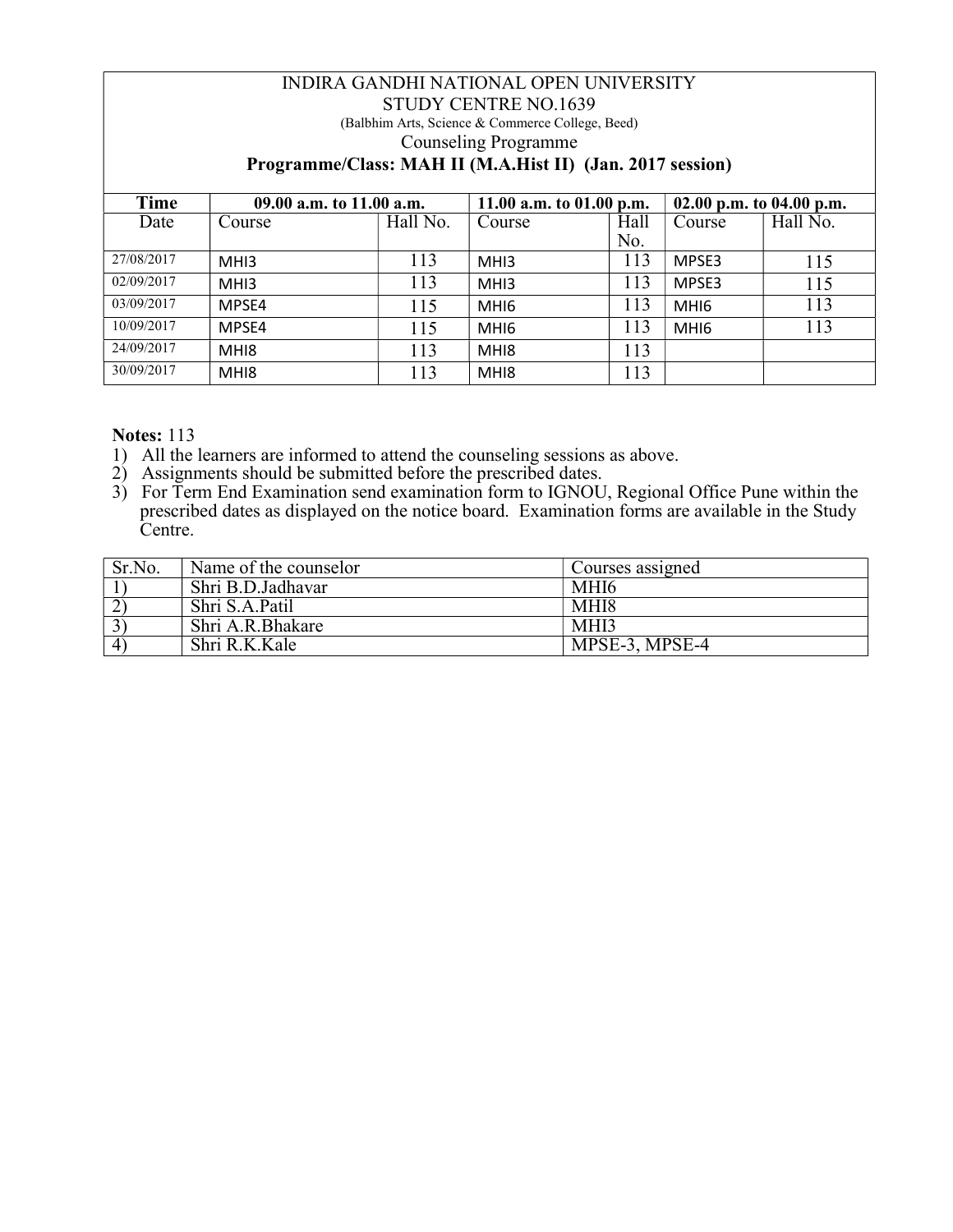| INDIRA GANDHI NATIONAL OPEN UNIVERSITY<br>STUDY CENTRE NO.1639                                                                         |                          |          |                            |          |                          |          |  |
|----------------------------------------------------------------------------------------------------------------------------------------|--------------------------|----------|----------------------------|----------|--------------------------|----------|--|
| (Balbhim Arts, Science & Commerce College, Beed)<br><b>Counseling Programme</b><br>Programme/Class: MAPC IInd year (Jan. 2017 session) |                          |          |                            |          |                          |          |  |
| Time                                                                                                                                   | 09.00 a.m. to 11.00 a.m. |          | 11.00 a.m. to $01.00$ p.m. |          | 02.00 p.m. to 04.00 p.m. |          |  |
| Date                                                                                                                                   | Course                   | Hall No. | Course                     | Hall No. | Course                   | Hall No. |  |
| 27/08/2017                                                                                                                             | MPCE11                   | 16       | MPCE12                     | 16       | MPCE13                   | 16       |  |
| 02/09/2017                                                                                                                             | MPCE11                   | 16       | MPCE12                     | 16       | MPCE13                   | 16       |  |
| 03/09/2017                                                                                                                             | MPCE21                   | 16       | MPCE <sub>22</sub>         | 16       | MPCE23                   | 16       |  |
| 10/09/2017                                                                                                                             | MPCE21                   | 16       | MPCE <sub>22</sub>         | 16       | MPCE <sub>23</sub>       | 16       |  |
| 24/09/2017                                                                                                                             | MPCE24                   | 16       | MPCE25                     | 16       | MPCE26                   | 16       |  |
| 30/09/2017                                                                                                                             | MPCE <sub>24</sub>       | 16       | MPCE <sub>25</sub>         | 16       | MPCE26                   | 16       |  |

1) All the learners are informed to attend the counseling sessions as above.

2) Assignments should be submitted before the prescribed dates.

3) For Term End Examination send examination form to IGNOU, Regional Office Pune within the prescribed dates as displayed on the notice board. Examination forms are available in the Study Centre.

| Sr.No. | Name of the counselor | Courses assigned                |
|--------|-----------------------|---------------------------------|
|        | Shri S.B.Joshi        | MPCE21, MPCE11, MPCE13, MPCE23, |
|        | Shri A.R.Daittkar     | MPCE22. MPCE12                  |
|        | Shri B.N.Shinde       | MPCE24, MPCE 25, MPCE 26.       |
|        |                       |                                 |

Note:Contact for MPCE 14,15&MPCE16 to Prof.S.B.Joshi;forMPCE34,35&MPCE36 to Prof.Daitkar & for MPCE24,25 &MPCE26 to Prof.B.N.Shinde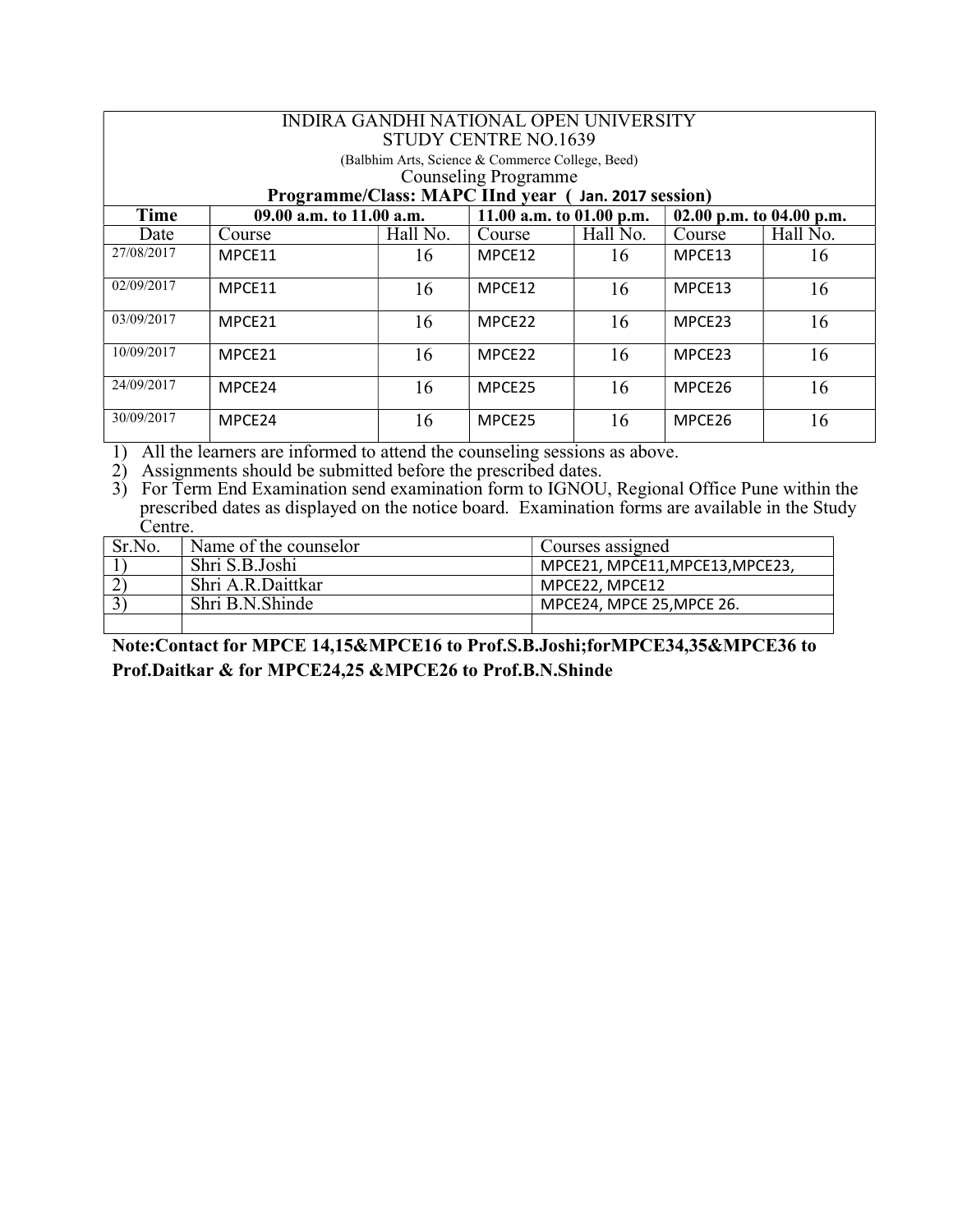#### INDIRA GANDHI NATIONAL OPEN UNIVERSITY STUDY CENTRE NO.1639 (Balbhim Arts, Science & Commerce College, Beed) Counseling Programme

#### Programme/Class: M.E.C. Ist year ( Jan. 2017 session)

| Time       | 09.00 a.m. to 11.00 a.m. |          | 11.00 a.m. to $01.00$ p.m. |      | 02.00 p.m. to 04.00 p.m. |          |
|------------|--------------------------|----------|----------------------------|------|--------------------------|----------|
| Date       | Course                   | Hall No. | Course                     | Hall | Course                   | Hall No. |
|            |                          |          |                            | No.  |                          |          |
| 23/07/2017 | MEC1                     | 42       | MEC <sub>2</sub>           | 42   | MEC <sub>3</sub>         | 42       |
| 06/08/2017 | MEC1                     | 42       | MEC <sub>2</sub>           | 42   | MEC <sub>3</sub>         | 42       |
| 13/08/2017 | MEC1                     | 42       | MEC <sub>2</sub>           | 42   | MEC <sub>3</sub>         | 42       |
| 17/08/2017 | MEC1                     | 42       | MEC <sub>2</sub>           | 42   | MEC <sub>3</sub>         | 42       |
| 20/08/2017 | MEC4                     | 42       | <b>MEC105</b>              | 42   | <b>MEC105</b>            | 42       |
| 25/08/2017 | MEC4                     | 42       | <b>MEC105</b>              | 42   | <b>MEC105</b>            | 42       |
| 27/08/2017 | MEC4                     | 42       | MEC4                       | 42   |                          |          |

- 1) All the learners are informed to attend the counseling sessions as above.
- 2) Assignments should be submitted before the prescribed dates.
- 3) For Term End Examination send examination form to IGNOU, Regional Office Pune within the prescribed dates as displayed on the notice board. Examination forms are available in the Study Centre.

| Sr.No. | Name of the counselor | Courses assigned      |
|--------|-----------------------|-----------------------|
|        | Dr.S.E. Ghumatkar     | MEC 2, MEC 4, MEC 105 |
|        | Dr. D.K.Wayase        | MEC-3<br>$MEC-1$ ,    |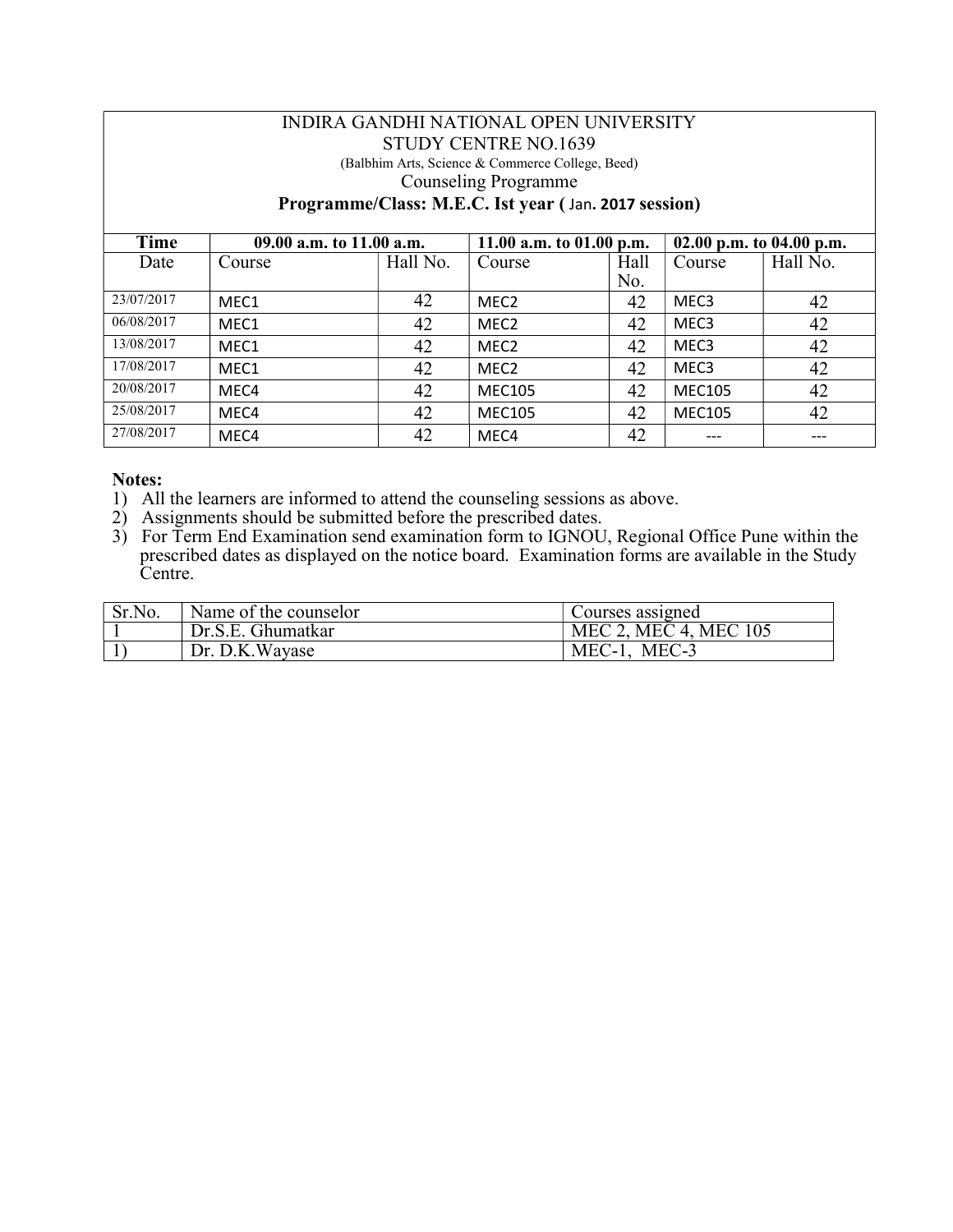# INDIRA GANDHI NATIONAL OPEN UNIVERSITY STUDY CENTRE NO.1639

(Balbhim Arts, Science & Commerce College, Beed)

Counseling Programme

Programme/Class: M.E.C. II nd year ( Jan. 2017 session)

| Time       | 09.00 a.m. to 11.00 a.m. |          | 11.00 a.m. to $01.00$ p.m. |      | 02.00 p.m. to 04.00 p.m. |          |
|------------|--------------------------|----------|----------------------------|------|--------------------------|----------|
| Date       | Course                   | Hall No. | Course                     | Hall | Course                   | Hall No. |
|            |                          |          |                            | No.  |                          |          |
| 02/09/2017 | <b>MEC109</b>            | 42       | MEC <sub>6</sub>           | 42   | MEC8                     | 42       |
| 03/09/2017 | <b>MEC109</b>            | 42       | MEC <sub>6</sub>           | 42   | MEC8                     | 42       |
| 10/09/2017 | <b>MEC109</b>            | 42       | MEC <sub>6</sub>           | 42   | MEC8                     | 42       |
| 24/09/2017 | <b>MEC109</b>            | 42       | MEC <sub>6</sub>           | 42   | MEC8                     | 42       |
| 30/09/2017 | MECE4                    | 42       | MECP101                    | 42   | MECP101                  | 42       |
| 1/10/2017  | MECE4                    | 42       | <b>MECP101</b>             | 42   | MECP101                  | 42       |
| 2/10/2017  | MECE4                    | 42       | MECE4                      | 42   | MEC7                     | 42       |
| 8/10/2017  | MEC7                     | 42       | MEC7                       | 42   | MEC7                     | 42       |

- 1) All the learners are informed to attend the counseling sessions as above.
- 2) Assignments should be submitted before the prescribed dates.
- 3) For Term End Examination send examination form to IGNOU, Regional Office Pune within the prescribed dates as displayed on the notice board. Examination forms are available in the Study Centre.

| Sr.No. | Name of the counselor | Courses assigned                        |
|--------|-----------------------|-----------------------------------------|
|        | Dr.S.E. Ghumatkar     | MEC 8, MEC 109, MECE 4                  |
|        | Shri D.K.Wayase       | MEC-7, MECE-3                           |
|        | Shri D.R.Rodge        | MEC <sub>6</sub> , MEC <sub>P</sub> 101 |
|        |                       |                                         |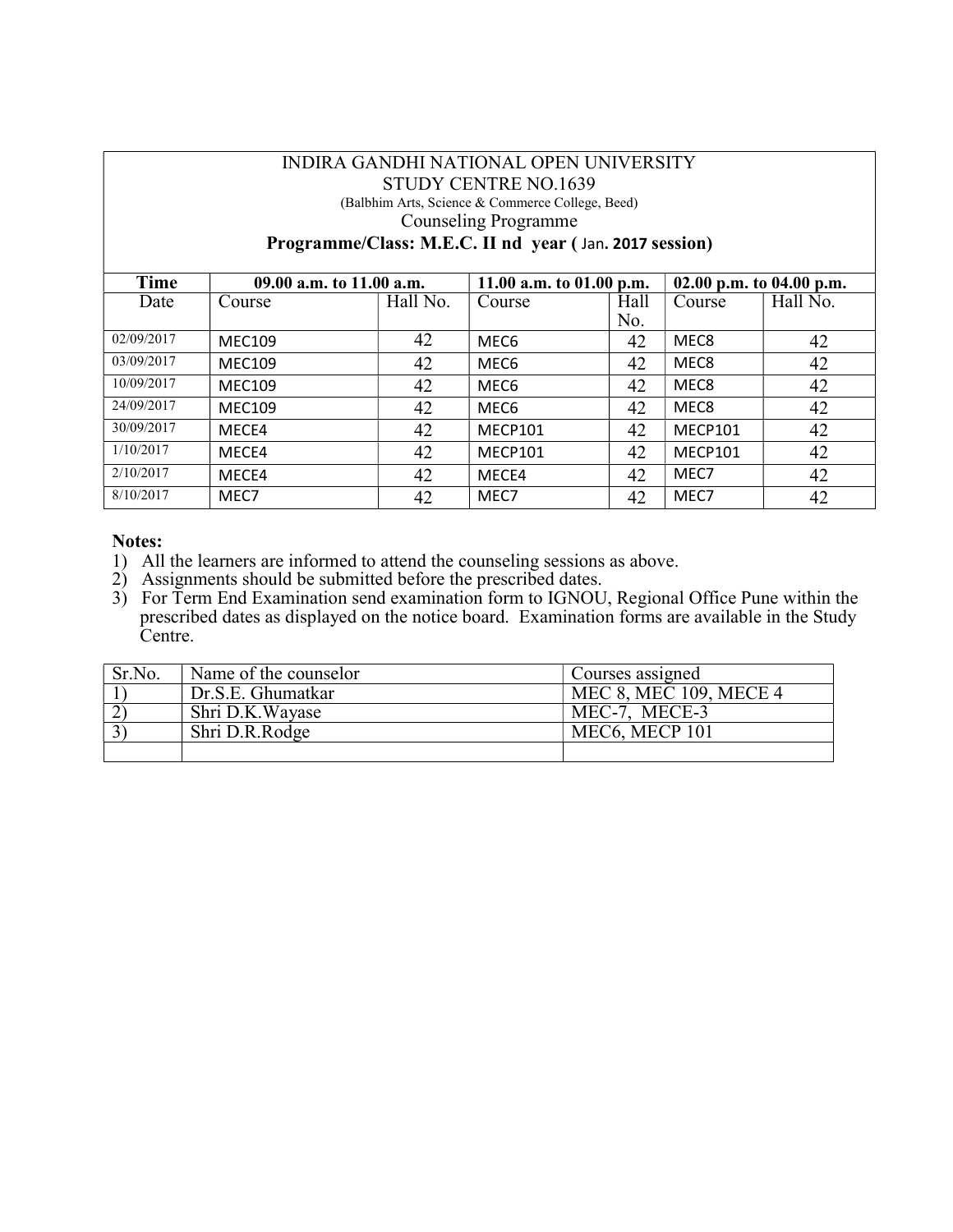## INDIRA GANDHI NATIONAL OPEN UNIVERSITY STUDY CENTRE NO.1639 (Balbhim Arts, Science & Commerce College, Beed) Counseling Programme Programme/Class: M.P.S. Ist year ( Jan. 2017 session)

| Time       | 09.00 a.m. to 11.00 |          | 11.00 a.m. to 01.00 |      | 02.00 p.m. to $04.00$ |          | 04.00 p.m. to    |      |
|------------|---------------------|----------|---------------------|------|-----------------------|----------|------------------|------|
|            |                     | a.m.     | p.m.                |      | p.m.                  |          | 06.00 p.m.       |      |
| Date       | Course              | Hall No. | Course              | Hall | Course                | Hall No. | Course           | Hall |
|            |                     |          |                     | No.  |                       |          |                  | No.  |
| 23/07/2017 | MPS1                | 114      | MPS1                | ı 14 | MPS3                  | 114      | MPS2             | 114  |
| 06/08/2017 | MPS1                | 114      | MPS1                | 114  | MPS3                  | 114      | MPS <sub>2</sub> | 114  |
| 13/08/2017 | MPS4                | l 14     | MPS4                | 114  | MPS3                  | l 14     | MPS <sub>2</sub> | 114  |
| 17/08/2017 | MPS4                | l 14     | MPS4                | 114  | MPS3                  | l 14     | MPS <sub>2</sub> | 114  |

- 1) All the learners are informed to attend the counseling sessions as above.
- 2) Assignments should be submitted before the prescribed dates.
- 3) For Term End Examination send examination form to IGNOU, Regional Office Pune within the prescribed dates as displayed on the notice board. Examination forms are available in the Study Centre.

| Sr.No.      | Name of the counselor | Courses assigned        |
|-------------|-----------------------|-------------------------|
|             | K.Kale<br>Shri R.     | MPS-4<br>$MPS-3$<br>MPS |
| $\sim$<br>∼ | Dr.V.G.Sanap          | $MP^{\circ}$<br>∕ - ت   |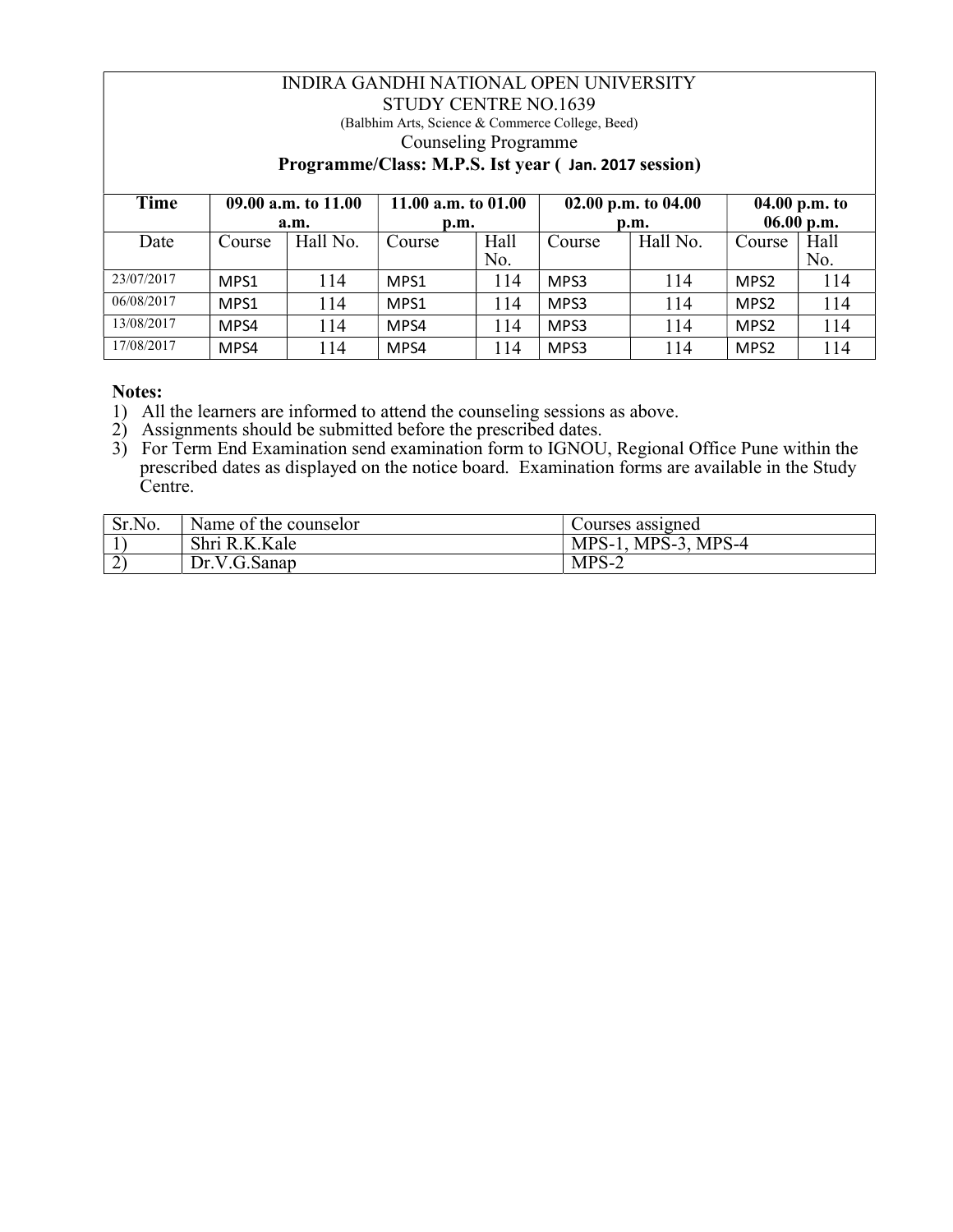## INDIRA GANDHI NATIONAL OPEN UNIVERSITY STUDY CENTRE NO.1639

(Balbhim Arts, Science & Commerce College, Beed)

Counseling Programme

#### Programme/Class: M.P.S. II nd year ( Jan. 2017 session)

| Time       | 09.00 a.m. to 11.00 |         | 11.00 a.m. to $01.00$ |         | 2.00 p.m. to $04.00$ |         | 04.00 p.m. to $06.00$     |         |
|------------|---------------------|---------|-----------------------|---------|----------------------|---------|---------------------------|---------|
|            | a.m.                |         | p.m.                  |         | p.m.                 |         | $\mathbf{D}.\mathbf{m}$ . |         |
| Date       | Course              | Hall No | Course                | Hall No | Course               | Hall No | Course                    | Hall No |
| 20/08/2017 | MGPE8               | 44      | MED <sub>8</sub>      | 44      | MGPF11               | 44      | MGP4                      | 44      |
| 25/08/2017 | MGPE8               | 44      | MED <sub>8</sub>      | 44      | MGPE11               | 44      | MGP4                      | 44      |
| 27/08/2017 | MPSE4               | 115     | MPSE 1                | 44      | MGPE7                | 44      |                           |         |
| 02/09/2017 | MPSE4               | 115     | MPSE 1                | 44      | MGPE7                | 44      |                           |         |

#### Notes:

1) All the learners are informed to attend the counseling sessions as above.

- 2) Assignments should be submitted before the prescribed dates.
- 3) For Term End Examination send examination form to IGNOU, Regional Office Pune within the prescribed dates as displayed on the notice board. Examination forms are available in the Study Centre.

| Sr.No.                 | Name of the counselor | Courses assigned     |
|------------------------|-----------------------|----------------------|
|                        | Dr.V.G.Sanap          | MGPE8                |
|                        | Dr.R.K.Kale           | MPSE1, MGP 4. MPSE 1 |
| $\boldsymbol{\Lambda}$ | Mr.B.D.Jadhavar       | MGPE7. MGPE11        |
|                        | Mr.A.R.Bhakre         | MED8                 |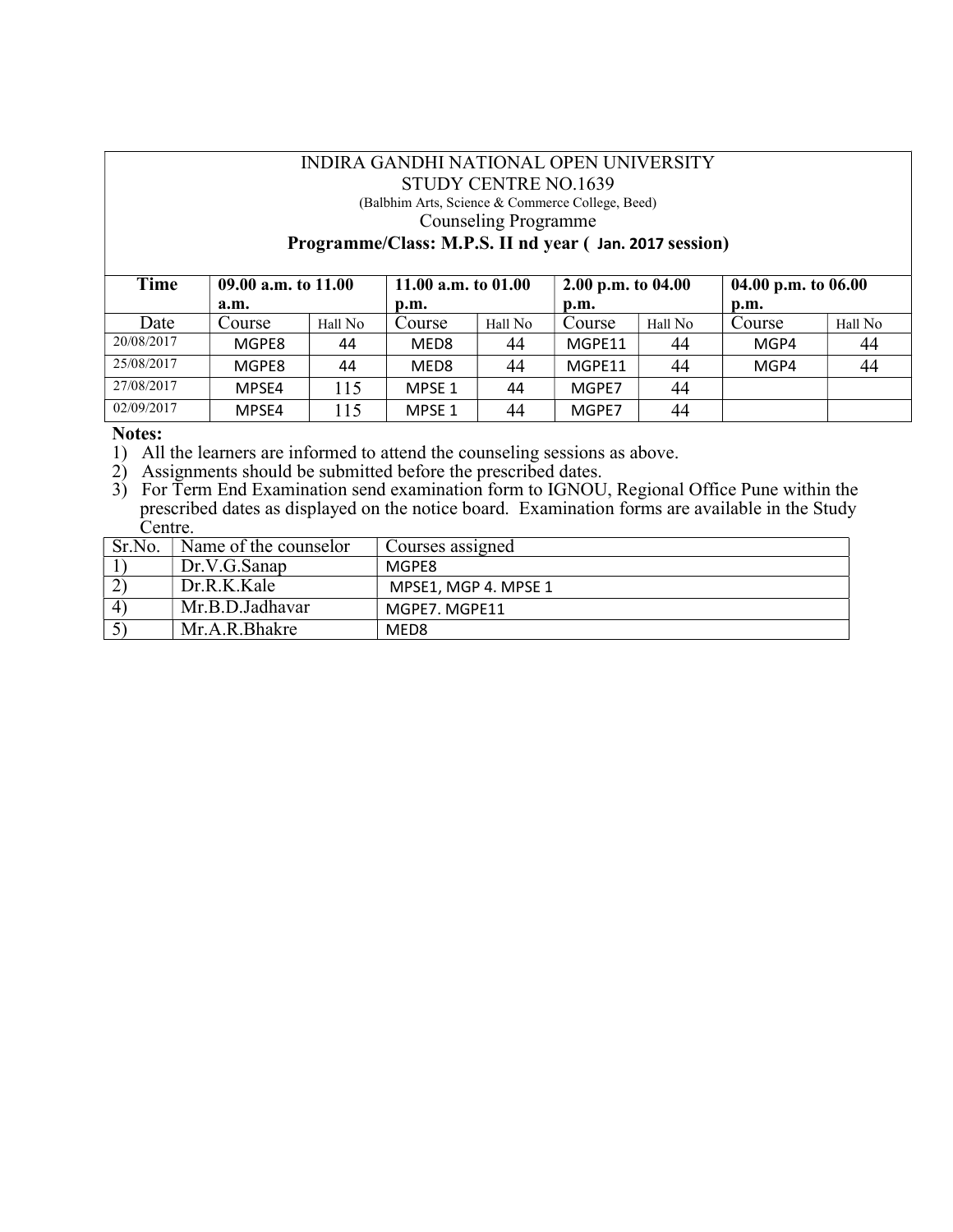#### INDIRA GANDHI NATIONAL OPEN UNIVERSITY STUDY CENTRE NO.1639 (Balbhim Arts, Science & Commerce College, Beed)

# Counseling Programme

Programme/Class: M.S.O. I year (Jan. 2017 session)

| Time       | 09.00 a.m. to 11.00 a.m. |          | 11.00 a.m. to $01.00$ p.m. |      | 02.00 p.m. to 04.00 p.m. |          |
|------------|--------------------------|----------|----------------------------|------|--------------------------|----------|
| Date       | Course                   | Hall No. | Course                     | Hall | Course                   | Hall No. |
|            |                          |          |                            | No.  |                          |          |
| 23/07/2017 | MSO3                     | 116      | MSO <sub>1</sub>           | 116  | MSO <sub>2</sub>         | 116      |
| 06/08/2017 | MSO3                     | 116      | MSO <sub>1</sub>           | 116  | MSO <sub>2</sub>         | 116      |
| 13/08/2017 | MSO3                     | 116      | MSO <sub>1</sub>           | 116  | MSO <sub>2</sub>         | 116      |
| 17/08/2017 | MSO3                     | 116      | MSO1                       | 116  | MSO <sub>2</sub>         | 116      |
| 20/08/2017 | MSO4                     | 116      | MSO4                       | 116  |                          |          |
| 25/08/2017 | MSO4                     | 116      | MSO4                       | 116  |                          |          |

### Notes:

1) All the learners are informed to attend the counseling sessions as above.

2) Assignments should be submitted before the prescribed dates.

3) For Term End Examination send examination form to IGNOU, Regional Office Pune within the prescribed dates as displayed on the notice board. Examination forms are available in the Study Centre.

| Sr.No.                | Name of the counselor | Courses assigned |
|-----------------------|-----------------------|------------------|
|                       | Dr.Mrs.P.G.Jadhav     | MSO1, MSO2, MSO4 |
| $\triangleright$<br>∽ | Shri<br>V.Gawate<br>K | MSO3             |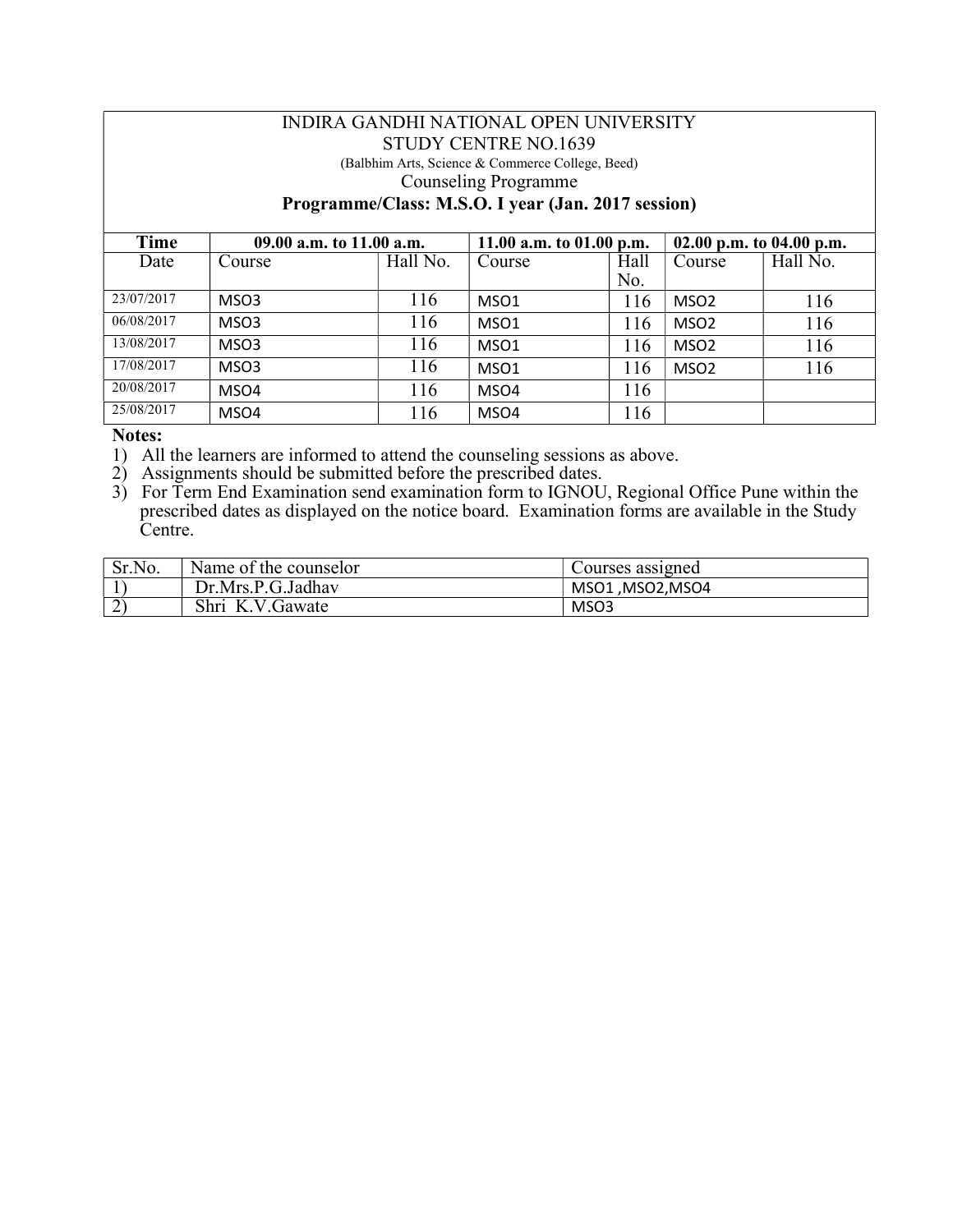## INDIRA GANDHI NATIONAL OPEN UNIVERSITY STUDY CENTRE NO.1639 (Balbhim Arts, Science & Commerce College, Beed) Counseling Programme Programme/Class: M.S.O. II year ( Jan. 2017 session)

| Time       | 09.00 a.m. to 11.00 a.m. |          | 11.00 a.m. to $01.00$ p.m. |          | 02.00 p.m. to 04.00 p.m. |          |  |
|------------|--------------------------|----------|----------------------------|----------|--------------------------|----------|--|
| Date       | Course                   | Hall No. | Course                     | Hall No. | Course                   | Hall No. |  |
| 27/08/2017 | MSOE 1                   | 118      | MSOE3                      | 118      | MPS3                     | 114      |  |
| 02/09/2017 | MSOE 1                   | 118      | MSOE3                      | 118      | MPS3                     | 114      |  |
| 03/09/2017 | MSOE 1                   | 118      | MSOE3                      | 118      | MPS3                     | 114      |  |
| 10/09/2017 | MSOE 1                   | 118      | MSOE3                      | 118      | MPS3                     | 114      |  |
| 24/09/2017 | MSOE4                    | 118      | MSOE4                      | 118      | $---$                    | ---      |  |
| 30/09/2017 | MSOE4                    | 118      | MSOE4                      | 118      | ---                      |          |  |

- 1) All the learners are informed to attend the counseling sessions as above.
- 2) Assignments should be submitted before the prescribed dates.
- 3) For Term End Examination send examination form to IGNOU, Regional Office Pune within the prescribed dates as displayed on the notice board. Examination forms are available in the Study Centre.

| Sr.No. | Name of the counselor | Courses assigned |
|--------|-----------------------|------------------|
|        | Dr.Mrs.P.G.Jadhav     | MSOE 1, MSOE4    |
|        | Dr.R.K.Kale           | MPS3             |
|        | Dr.,K.V.Gawate        | MSOE3            |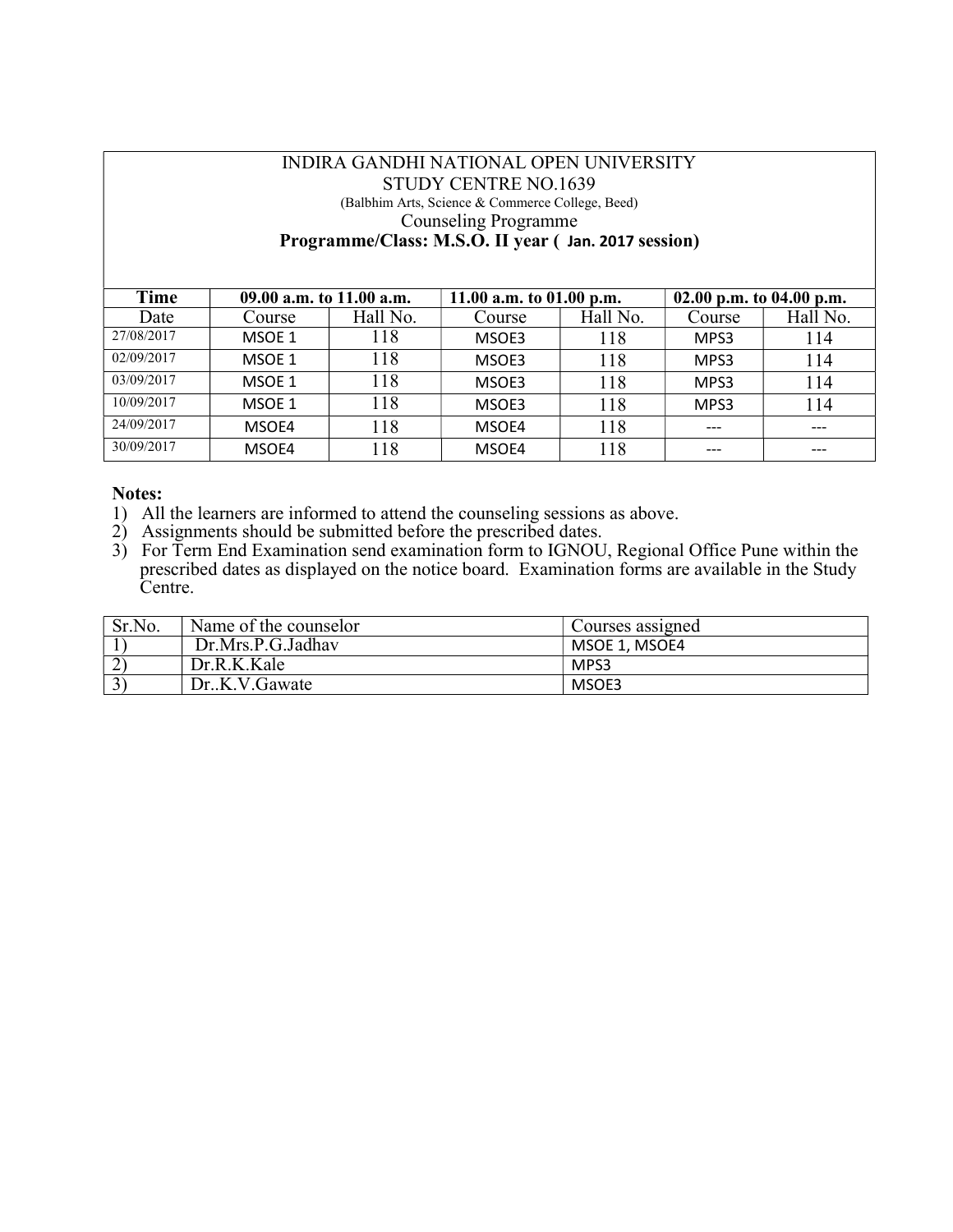| <b>INDIRA GANDHI NATIONAL OPEN UNIVERSITY</b><br>STUDY CENTRE NO.1639<br>(Balbhim Arts, Science & Commerce College, Beed)<br><b>Counseling Programme</b><br>Programme/Class: P.G.D.D.M. (Post graduate diploma in Disaster Management)<br>$(Jan 2017$ session) |        |                          |                            |             |                  |                          |
|----------------------------------------------------------------------------------------------------------------------------------------------------------------------------------------------------------------------------------------------------------------|--------|--------------------------|----------------------------|-------------|------------------|--------------------------|
| Time                                                                                                                                                                                                                                                           |        | 09.00 a.m. to 11.00 a.m. | 11.00 a.m. to $01.00$ p.m. |             |                  | 02.00 p.m. to 04.00 p.m. |
| Date                                                                                                                                                                                                                                                           | Course | Hall No.                 | Course                     | Hall<br>No. | Course           | Hall No.                 |
| 02/09/2017                                                                                                                                                                                                                                                     | MPA1   | 30                       | MPA <sub>2</sub>           | 30          | MED <sub>4</sub> | 30                       |
| 03/09/2017                                                                                                                                                                                                                                                     | MPA1   | 30                       | MPA <sub>2</sub>           | 30          | MED <sub>4</sub> | 30                       |
| 10/09/2017                                                                                                                                                                                                                                                     | MPA4   | 30                       | MPA5                       | 30          | MPA6             | 30                       |
| 24/09/2017                                                                                                                                                                                                                                                     | MPA4   | 30                       | MPA5                       | 30          | MPA6             | 30                       |
| 30/09/2017                                                                                                                                                                                                                                                     | MPA7   | 30                       | MPA3                       | 30          |                  |                          |
| 01/10/2017                                                                                                                                                                                                                                                     | MPA7   | 30                       | MPA3                       | 30          |                  |                          |

- 1) All the learners are informed to attend the counseling sessions as above.
- 2) Assignments should be submitted before the prescribed dates.
- 3) For Term End Examination send examination form to IGNOU, Regional Office Pune within the prescribed dates as displayed on the notice board. Examination forms are available in the Study Centre.

| Sr.No. | Name of the counselor | Courses assigned     |
|--------|-----------------------|----------------------|
|        | DrV.G.Sanap           | MPA1, MPA2, MPA6     |
|        | Shri S.N.Akulwar      | $MPA3, MPA-4, MPA-5$ |
|        | Shri B.D.Lakhe        | MPA-7, MED4          |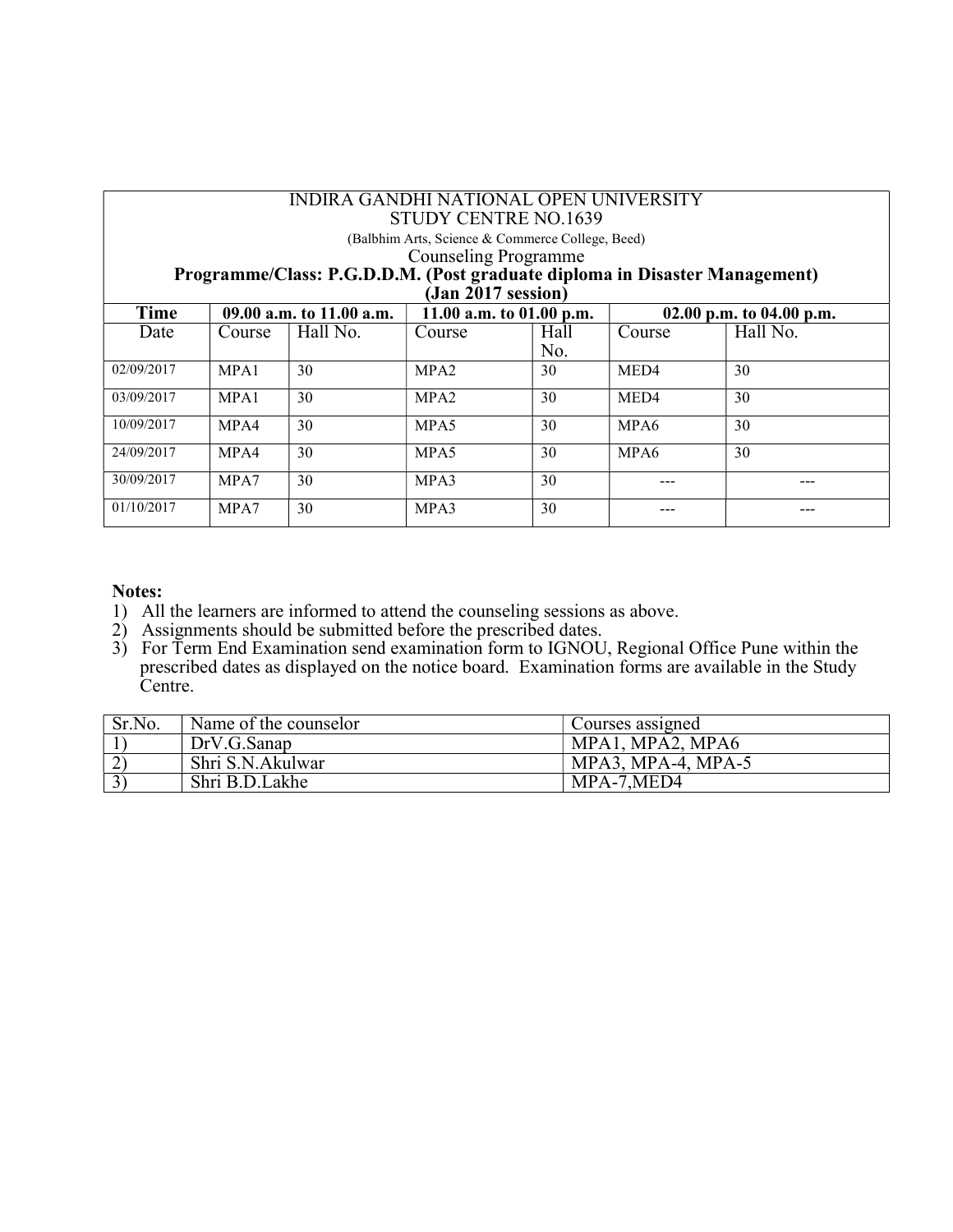#### INDIRA GANDHI NATIONAL OPEN UNIVERSITY STUDY CENTRE NO.1639 (Balbhim Arts, Science & Commerce College, Beed) Counseling Programme Programme/Class: PG Diploma in folklore & culture studies (PGDFCS) ( Jan. 2017 session)

| Time       | 09.00 a.m. to 11.00 a.m. |          | 11.00 a.m. to $01.00$ p.m. |          | 02.00 p.m. to 04.00 p.m. |          |
|------------|--------------------------|----------|----------------------------|----------|--------------------------|----------|
| Date       | Course                   | Hall No. | Course                     | Hall No. | Course                   | Hall No. |
| 23/07/2017 | MFC1                     | 29       | MFC <sub>2</sub>           | 29       | MFC3                     | 29       |
| 06/08/2017 | MFC1                     | 29       | MFC <sub>2</sub>           | 29       | MFC3                     | 29       |
| 13/08/2017 | MFC1                     | 29       | MFC <sub>2</sub>           | 29       | MFC3                     | 29       |
| 17/08/2017 | MFC1                     | 29       | MFC <sub>2</sub>           | 29       | MFC3                     | 29       |
| 20/08/2017 | MFC4                     | 29       | MFC4                       | 29       |                          | 29       |
| 25/08/2017 | MFC4                     | 29       | MFC4                       | 29       |                          | 29       |

- 1) All the learners are informed to attend the counseling sessions as above.
- 2) Assignments should be submitted before the prescribed dates.
- 3) For Term End Examination send examination form to IGNOU, Regional Office Pune within the prescribed dates as displayed on the notice board. Examination forms are available in the Study Centre.

| Sr.No. | Name of the counselor | Courses assigned |
|--------|-----------------------|------------------|
|        | Shri.K.V.Bhagwat      | MFC1, MFC2       |
|        | Shri. G.M. Sedgar     | MFC3, MFC4       |
|        |                       |                  |